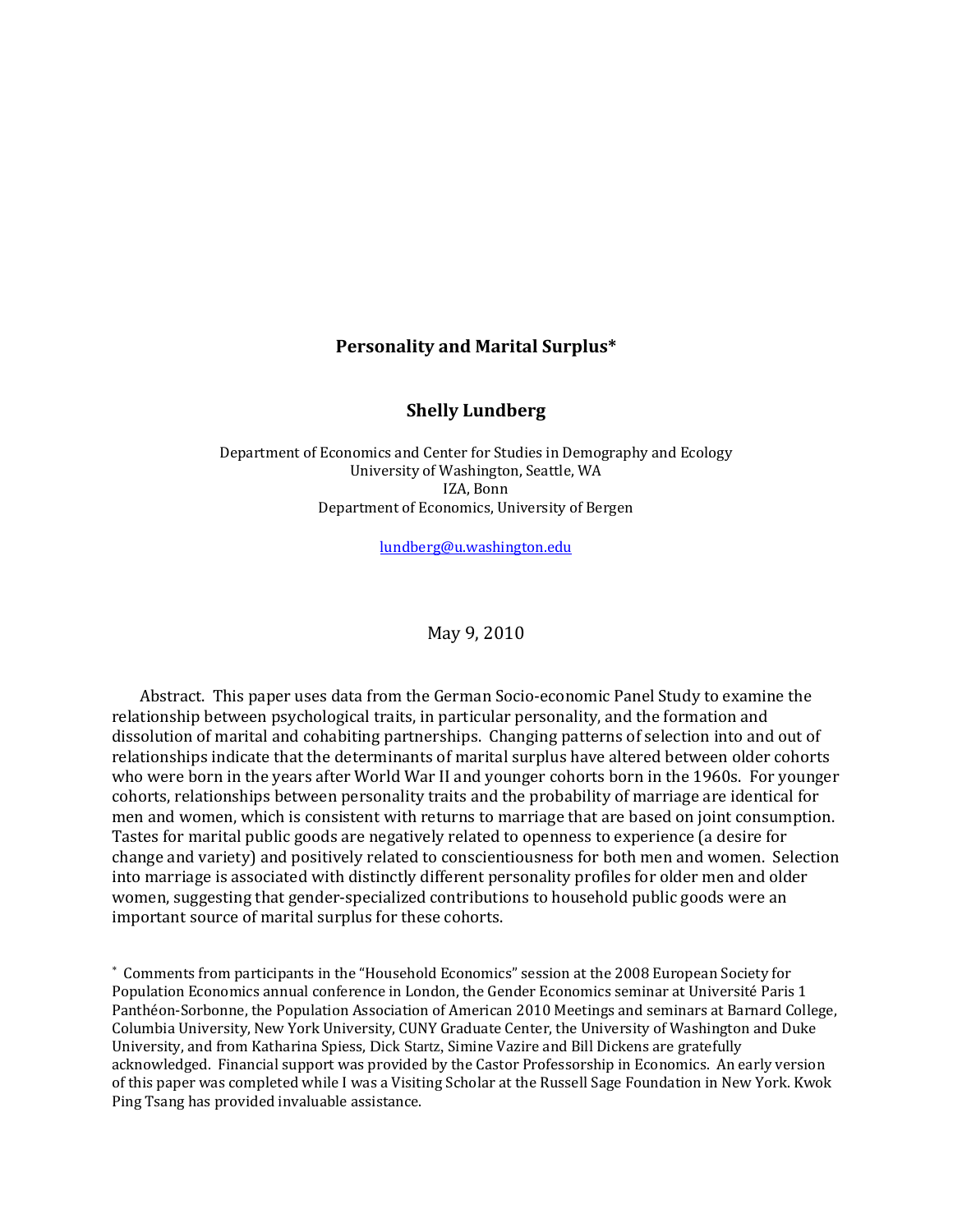#### **Personality and Marital Surplus**

### **1. Introduction**

manner consistent with declining gender specialization in households. Economists are beginning to explore psychological dimensions of human capital, including personality, motivational factors, and preferences, as determinants of economic outcomes and individual success. A range of psychological traits including emotional stability, conscientiousness, and internal locus of control have been found to be strong predictors of educational and job performance, and have been labeled "non‐cognitive skills" to acknowledge their labor market returns but to distinguish these characteristics from the cognitive skills measured in IQ and academic achievement tests. Bowles, Gintis and Osborne (2001) review the literature on the labor market returns to personality, and note that "incentive-enhancing preferences" are one of the advantages, along with quality schooling and cognitive ability, that successful parents may be able to pass on to their children. Although many recent studies have incorporated psychological variables into analyses of school and labor market outcomes, their impact on social and demographic behaviors remain largely unstudied by economists. This paper provides two alternative models of the impact of personality on the returns to marriage, and examines the empirical relationship between personality and relationship formation and dissolution for a large representative sample of German men and women. The results indicate that the determinants of marital surplus changed substantially between the cohorts of men and women born in the years after World War II and younger cohorts born in the 1960s in a

The formation and dissolution of marital and cohabiting relationships have important implications for individual wellbeing and for society. Stable partnerships are associated with higher incomes, improved health and happiness, and positive child outcomes. We know that economic factors such as education and market wages are predictive of age at marriage and the probability of divorce, but they leave a great deal of individual demographic variation unexplained. Psychologists and sociologists have examined the relationship between psychological traits and family outcomes such as marital satisfaction and fertility, but most of these analyses are based on relatively small samples. The recent availability of psychological variables in large representative surveys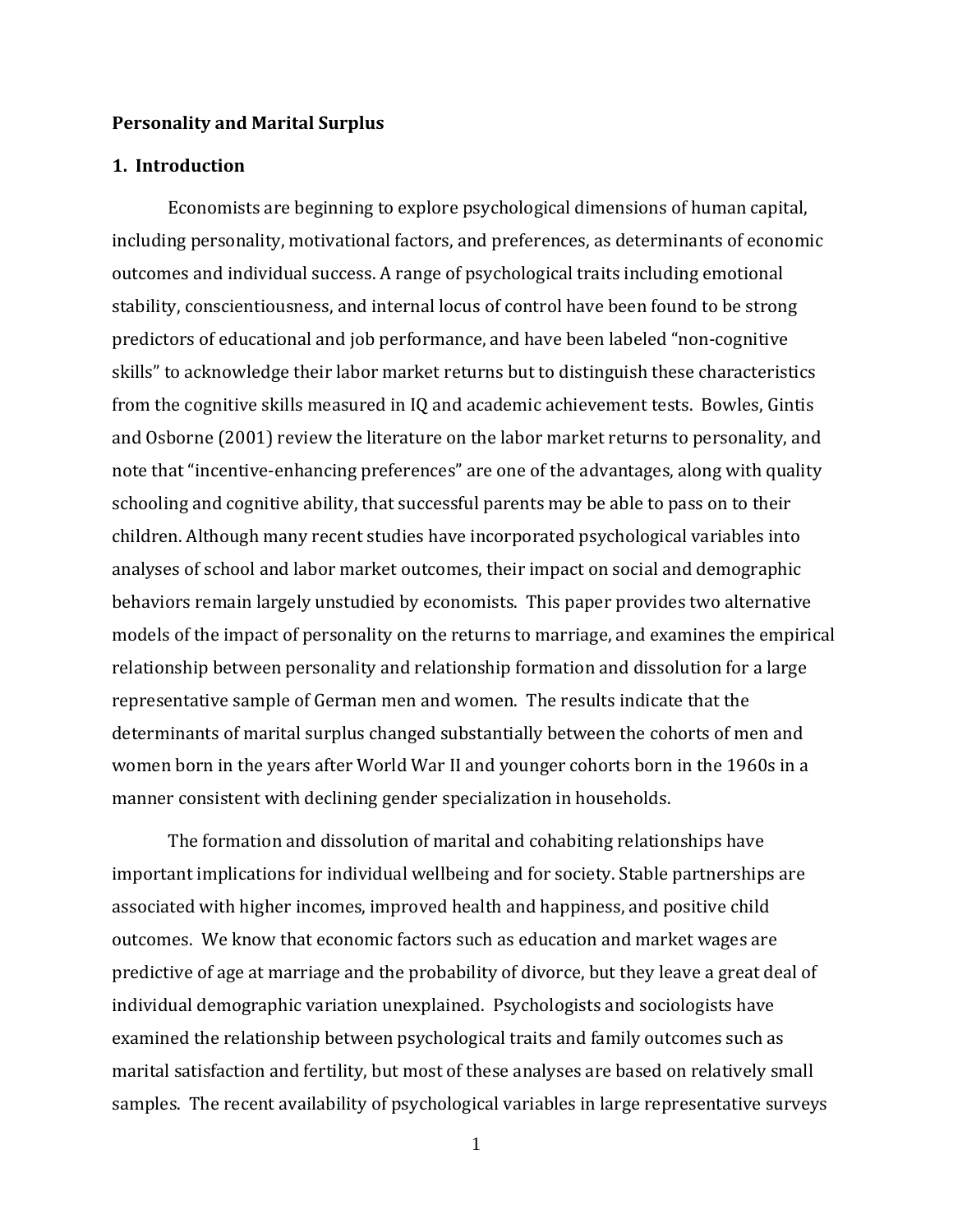such as the German Socio‐economic Panel Study and the British Household Panel Study present new opportunities for economists and other social scientists to study their association with a wide range of lifetime experiences, and to consider the implications of these relationships for how we model the formation and stability of families and the living arrangements of children.

interpretation of personality. This paper uses data from the German Socio‐economic Panel Study (SOEP), which contains a wide array of psychological and preference indicators (most gathered in recent waves of the survey), and relates these to simple lifecycle demographic outcomes for cohorts up to age 59 in 2005. Measured personality and other psychological traits are interpreted as indicators of preferences and capabilities that shape the returns to marriage and the ability of partners to solve problems and make long‐term commitments. Economic models of marriage and divorce postulate that decisions to form and dissolve intimate unions are driven by the expected and realized surplus to marriage, compared with single life. These returns to marriage and cohabitation are derived from a combination of production complementarities (returns to specialization and exchange) that are enhanced by the mating of individuals with different capabilities (Becker, 1981) and consumption complementarities (joint public goods consumption) that are greatest if individuals with similar preferences are matched (Lam, 1988; Stevenson and Wolfers, 2007). If personality traits are predictive of the returns to marriage, either through domestic productivity or tastes for household public goods, then they should also predict individual selection into and out of marriage. Thus the empirical relationship between personality traits and demographic outcomes may be informative, both about the relative significance of consumption‐based and production‐based gains to marriage and about the economic

As noted by Borghans et al. (2008), personality traits seem, intuitively, to be related both to preferences (conscientious people place a high value on order, and extraverts prefer social interaction to solitude) and to capabilities (conscientious people are self‐ disciplined; introverts perform poorly in sales jobs). I find evidence both of common factors in the sorting of men and women into marriage and divorce (openness to experience and conscientiousness), which suggests that these traits are preference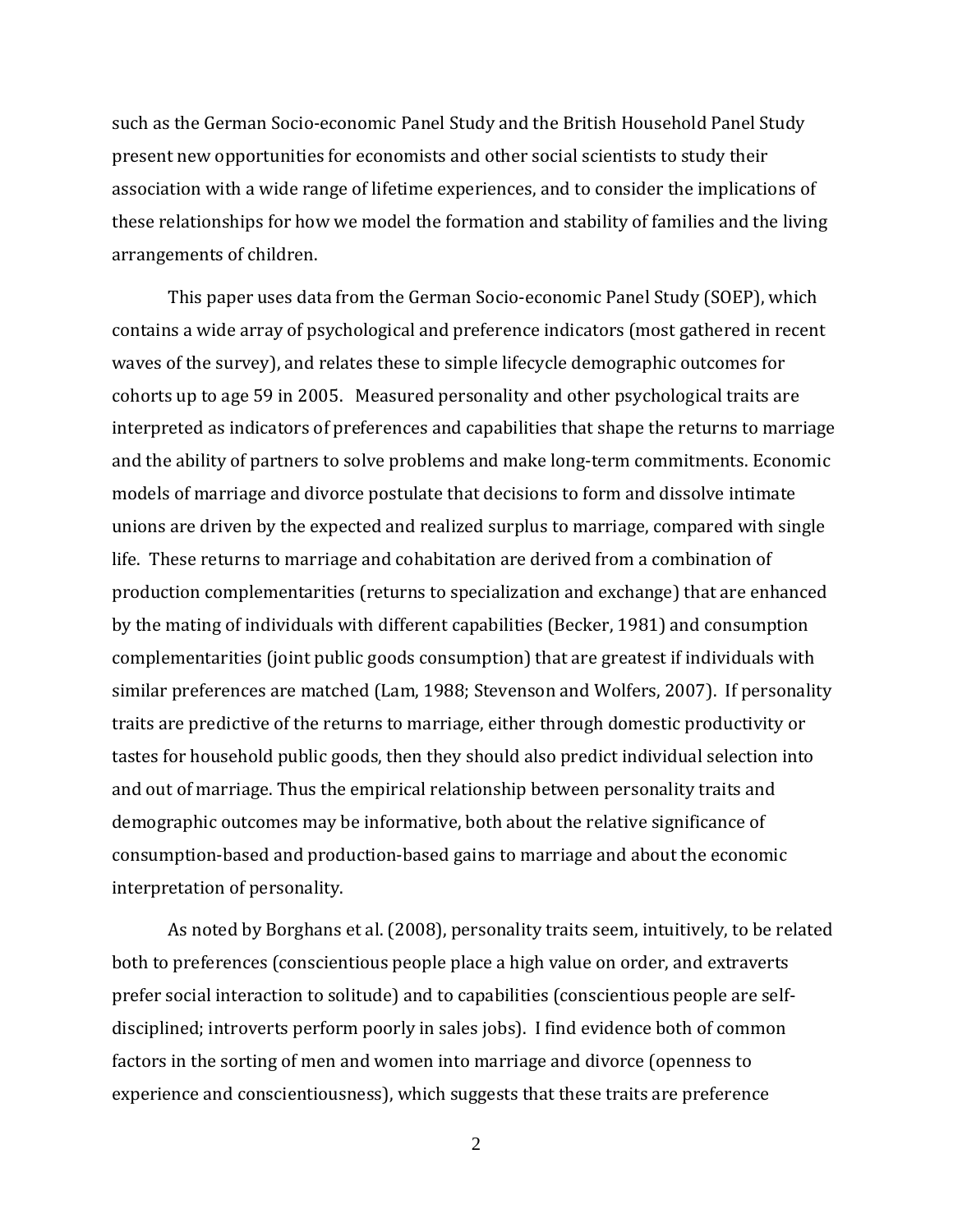indicators, and of distinct sources of marital surplus for men and women in the older cohorts (agreeableness increases the probability of marriage for women and decreases marriage for men) that may reflect gender specialization in marital production. These differences suggest that, for German men and women born before 1960, contributions to marital surplus were gender specialized, with men providing material and women emotional contributions to their joint domestic enterprise. In general, the results indicate that personality traits affect marital surplus, and that the principal sources of marital surplus changed from gender‐specialized domestic production for post‐war birth cohorts of men and women to joint consumption for younger cohorts born in the 1960s.

## **2. Economics and personality**

 $\overline{a}$ 

Beginning with Bowles and Gintis (1976), economists have recognized that earnings and other labor market outcomes depend on worker attributes other than formal education, work experience, and cognitive skills—that, as Heckman, Stixrud, and Urzua (2006) note: "personality, persistence, motivation, and charm matter for success in life."[1](#page-3-0) In recent years, Heckman and a number of collaborators have worked to incorporate "non‐ cognitive skills," including personality traits, into the economic analysis of individual achievement. Heckman et al. show that psychological traits are important determinants of labor market success. They estimate a model with one cognitive and one non-cognitive latent factor<sup>[2](#page-3-1)</sup> in the individual determinants of wages, schooling, and risky behavior by youth in the National Longitudinal Survey of Youth, 1979, and find that the two factors have effects of similar magnitude on these outcomes. Personality traits are often included in the long list of psychological measures that are treated as indicators of non‐cognitive skills.

<sup>1</sup> For example, Weiss (1988) found that the return to high school graduation among a set of production workers was attributable to a reduced propensity to quit or be absent, rather than greater skill. Duncan and Dunifon (1998) show that a set of motivational and social factors measured for young men in the PSID are as important as completed schooling in explaining labor market success 15 to 25 years later. Kuhn and Weinberger (2005) document a positive relationship b etween leadership skills in high school and adult wages for men.

<span id="page-3-1"></span><span id="page-3-0"></span><sup>2</sup> Heckman et al. use the Rotter locus of control scale and the Rosenberg Self‐Esteem scale as indicators of non‐cognitive skills.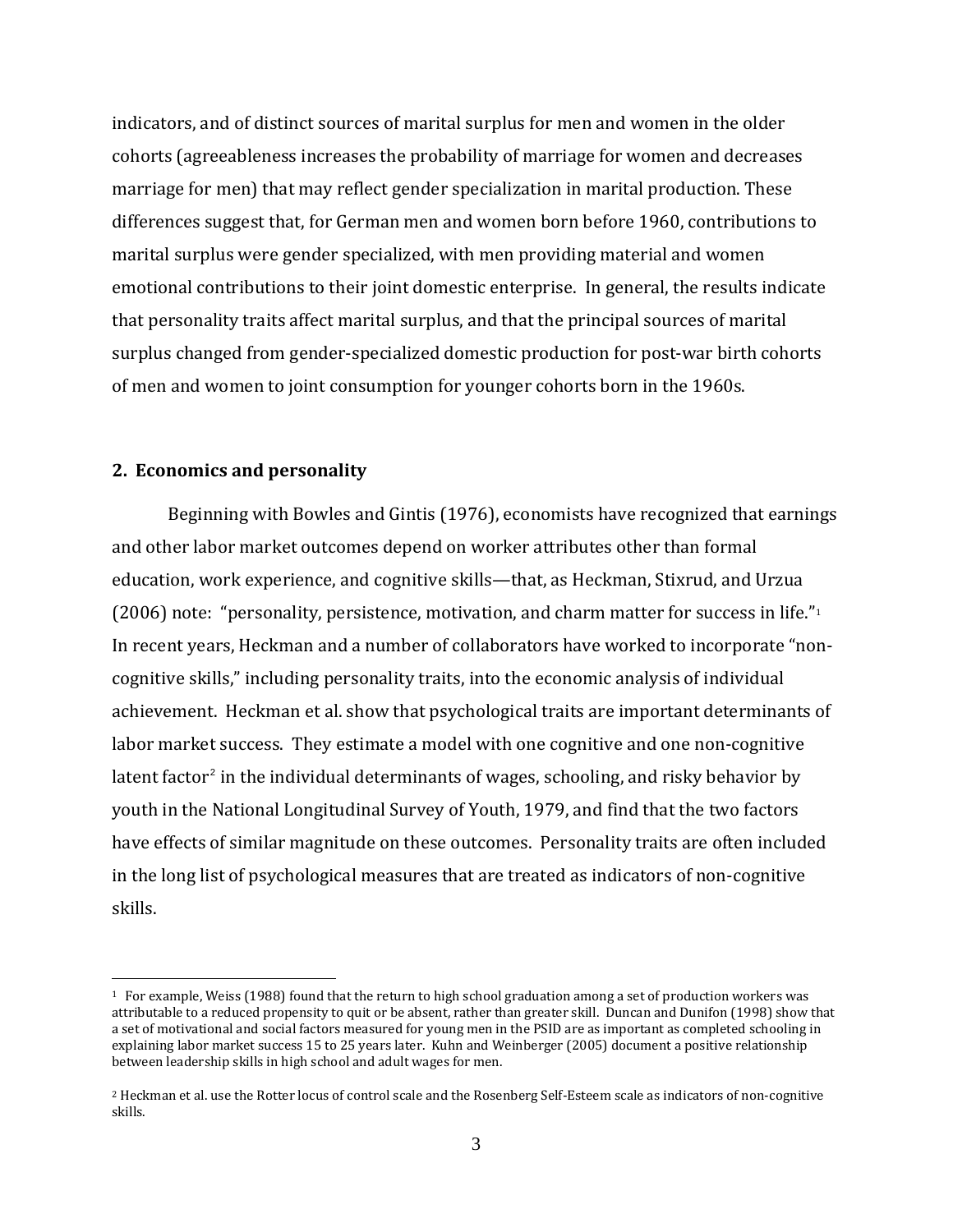Personality inventories and other measures designed and validated by psychologists are increasingly available, usually in the form of brief self‐reported questionnaires, on large representative surveys such as the British Household Panel Survey and the German Socio‐economic Panel Study (SOEP). The SOEP 2005 survey includes a version of the widely‐used "Big Five" personality inventory. The Big Five factors are Openness to Experience, Conscientiousness, Extraversion, Agreeableness, and Neuroticism, and they are defined as follows by Hogan and Hogan (2007):

**Openness** vs. closedness to experience: The degree to which a person needs intellectual stimulation, change and variety.

**Conscientiousness** vs. lack of direction: The degree to which a person is willing to comply with conventional rules and norms.

**Agreeableness** vs. antagonism: The degree to which a person needs pleasant and harmonious relations with others.

**Extraversion** vs. introversion: The degree to which a person needs attention and social interaction.

as threatening and beyond his or her control. **Neuroticism** vs. emotional stability: The degree to which a person experiences the world

Personality inventories are intended to be descriptive of stable differences in individual dispositions. There are many alternative taxonomies, but the Big Five are broadly accepted as a consistent and reliable categorization of attributes that people find "important and useful in daily interactions" (Goldberg, 1981). In an evolutionary context, the five‐factor model may identify individual variations on behavioral dimensions that are significant to human social acceptance and status in groups. McAdam and Pals (2006) identify these facets of social interaction and their associated personality traits as social dominance (extraversion), negativity and instability (neuroticism), cooperation (agreeableness), trust and commitment (conscientiousness), and openness to change and learning (openness to experience). At a more micro‐level, these modes of interaction are also relevant to mating and successful pair‐bonding—a conscientious mate will be more trustworthy and more likely to fulfill a marital commitment.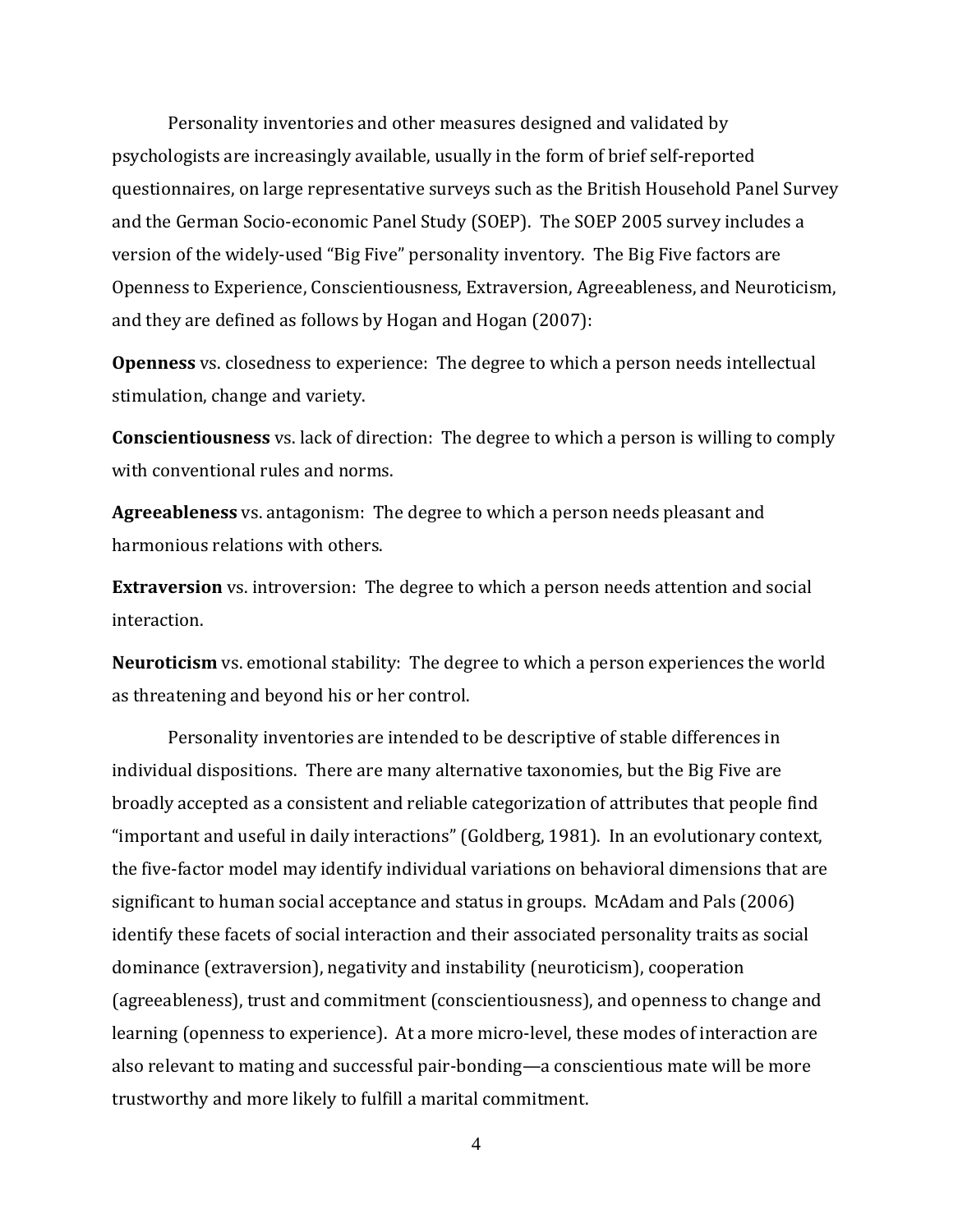Each personality trait incorporates a variety of detailed attributes that tend to be correlated, and "the Big 5 are fairly independent dimensions that can be measured with convergent and discriminant validity" (John and Srivasta, 1999). There is a long history, as with most psychological measures, of testing for internal validity, but external validity assessments are more limited, and tend to be focused on small samples. Recent reviews by Roberts et al. (2007) and Ozer and Benet‐Martinez (2006), however, emphasize the ability of personality traits to predict important life outcomes, including health and happiness, the quality of peer and romantic relationships, and occupational choice.

in different occupations. A recent literature in economics has examined the cross‐sectional relationship between personality indicators and labor market outcomes on large representative surveys. Mueller and Plug (2006) find that antagonism and emotional stability increase men's earnings, while conscientiousness and openness increase women's. Heineck and Anger (2008) examine the effects of cognitive abilities and psychological traits (including positive and negative reciprocity and locus of control as well as personality) on earnings in Germany and find that, though the effects of personality on men's and women's earnings are not uniform, both experience a wage penalty for an external locus of control. Heineck (2007) finds wage penalties for neuroticism and agreeableness for both male and female workers in the U.K. Using Dutch data, Nyhus and Pons (2005) find that emotional stability is positively related to the wages of men and women, while agreeableness is associated with lower wages for women. The returns to personality factors vary both by tenure and by educational group, suggesting that different personality traits may enhance productivity

The effect of personality on demographic outcomes in large samples is almost unexplored, with the exception of some recent studies of fertility and fertility timing. Jokela et al. (2009) review a small literature in psychology on personality and childbearing and examine the relationship between personality and parenthood using a large longitudinal survey (N=1,839) of young Finns. They find that emotionality (related to neuroticism) and sociability (related to extraversion) are associated with the probability of having children for both men and women. Tavares (2010) examines the relationship between Big Five personality traits and age at first birth for women in the British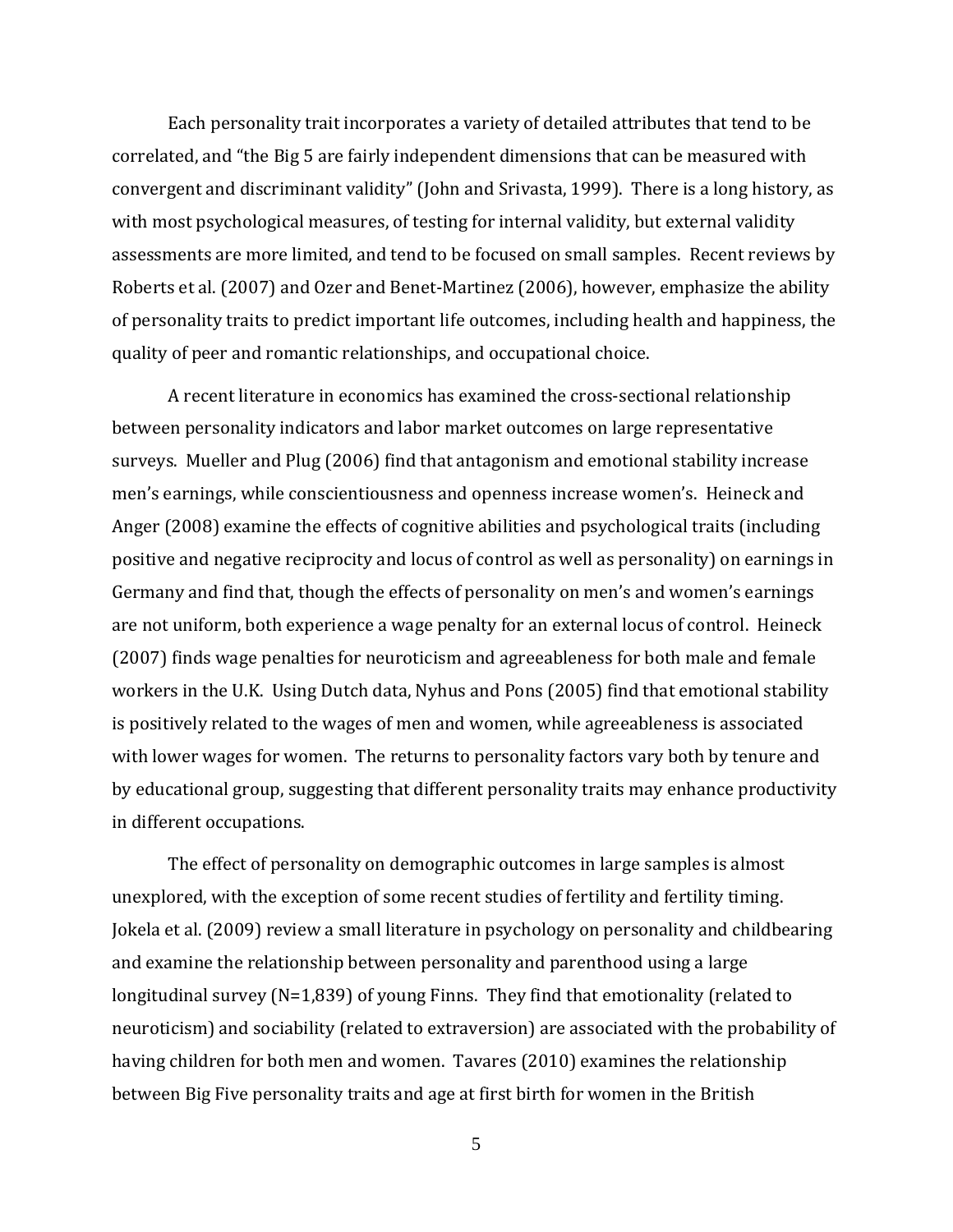<span id="page-6-0"></span>Household Panel Survey and finds that agreeableness, extraversion, and neuroticism accelerate childbearing, while conscientiousness and openness delay it.[3](#page-6-0)

One issue in treating personality as a causal determinant of labor market success or family behavior concerns the stability of personality traits over the adult lifecycle and their responsiveness to experience. There is considerable evidence of some systematic changes in personality traits with age—conscientiousness increases and extraversion decreases with age, for example. The rank-ordering of individuals is quite stable over time however and, though there is some instability in early adulthood (Roberts and DelVecchio, 2000),<sup>[4](#page-6-0)</sup> temporal correlations in longitudinal studies commonly exceed 0.9 (Costa and McCrae, 1997). Caspi and Herbener (1990) argue that this stability may be endogenous: individuals choose situations compatible with their dispositions, such as assortative mating, and therefore maintain considerable personality stability over a lifetime. According to Caprara and Cervone (2000), "the relative stability of adults' self‐reports is one of the most robust findings in the personality psychology literature" (p. 146).<sup>5</sup>

As psychological traits such as conscientiousness and self‐esteem are shown to be important determinants of economic behaviors and outcomes, and to have strong intergenerational correlations, research in economics on the determinants and stability of these characteristics is likely to increase. The role of parents and educational institutions in fostering personality and motivational traits that enhance individual welfare is now an important component of research on the intergenerational transmission of inequality, and we can expect the relationship between personality, preferences, and economic behavior to be part of the increasing dialogue between economists and psychologists. A number of large population surveys now include standard psychological measures such as locus of control and preference indicators. The German SOEP has been particularly innovative in developing psychological measures that can be implemented in a large survey, and in

 $\overline{a}$ 

<sup>3</sup> Plotnick (1992) finds that self‐esteem and, to a lesser extent, locus of control, affect premarital childbearing in the United States.

<sup>4</sup> It is not clear, however, to what extent personality changes are due to maturation, or are a response to changing circumstances. A longitudinal study of young adults (Magnus et al., 1993) found that personality was predictive of future life events, but that life events had no influence on personality measures.

<sup>5</sup> However, Jokela et al. find that having children increased levels of emotionality, particularly in participants with high baseline emotionality, over the nine years of the longitudinal Finnish study discussed above.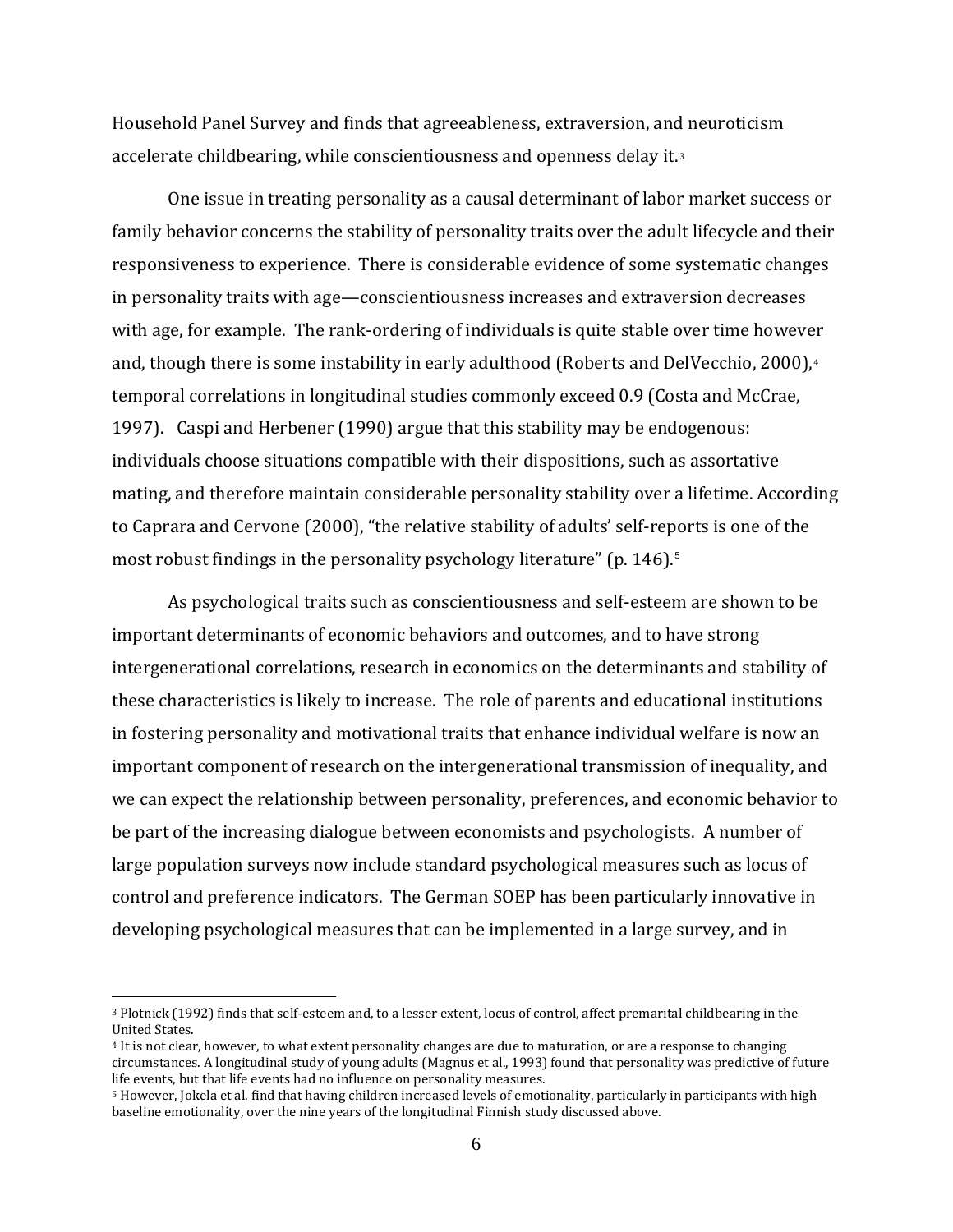recent years has collected information on risk aversion, locus of control, willingness to trust others, positive reciprocity and negative reciprocity, as well as personality.

It is not obvious how to incorporate many of the standard psycho‐social constructs, including personality, into an economic model of constrained choice and the existing empirical studies by economists do not attempt to do so in general. Tavares (2010) interprets the correlations she finds between personality and fertility timing as reflective of individual women's underlying preferences and motivations for childbearing. In an ambitious paper, Borghans, Duckworth, Heckman, and ter Weel (2008) discuss "the relevance of personality to economics and the relevance of economics to personality psychology." They provide some analytic frameworks for linking personality psychology and economics and argue that personality traits, as well as cognitive ability, may impose constraints on individual choices and, in turn, "conventional economic preference parameters can be interpreted as consequences of these constraints" (p. 997). As an example, they note that high rates of time preference may be caused by an individual's inability to delay gratification, or by an inability to imagine the future. In this paper, I develop two models of personality and marital surplus that incorporate both the preference and the constraint interpretation of personality variation. In the first, personality affects individual tastes for a household public good and, in the second, personality reflects productive capabilities. These models have distinct empirical implications for the relationship between personality and marriage behavior.

#### **riage and Divorce 3. Mar**

Patterns of family formation and dissolution have changed substantially since 1950 in most wealthy market economies. Marriage and childbearing have been delayed, cohabitation rather than formal marriage is increasingly prevalent, and partnerships are less stable. In a social environment in which marriage is no longer universal, family roles are more transitory, and gender roles are less distinct, community constraints on family arrangements tend to weaken. This erosion of social norms concerning traditional family arrangements can be expected to increase the marginal impact of individual characteristics on cohabitation, age at marriage and divorce. For example, education had no significant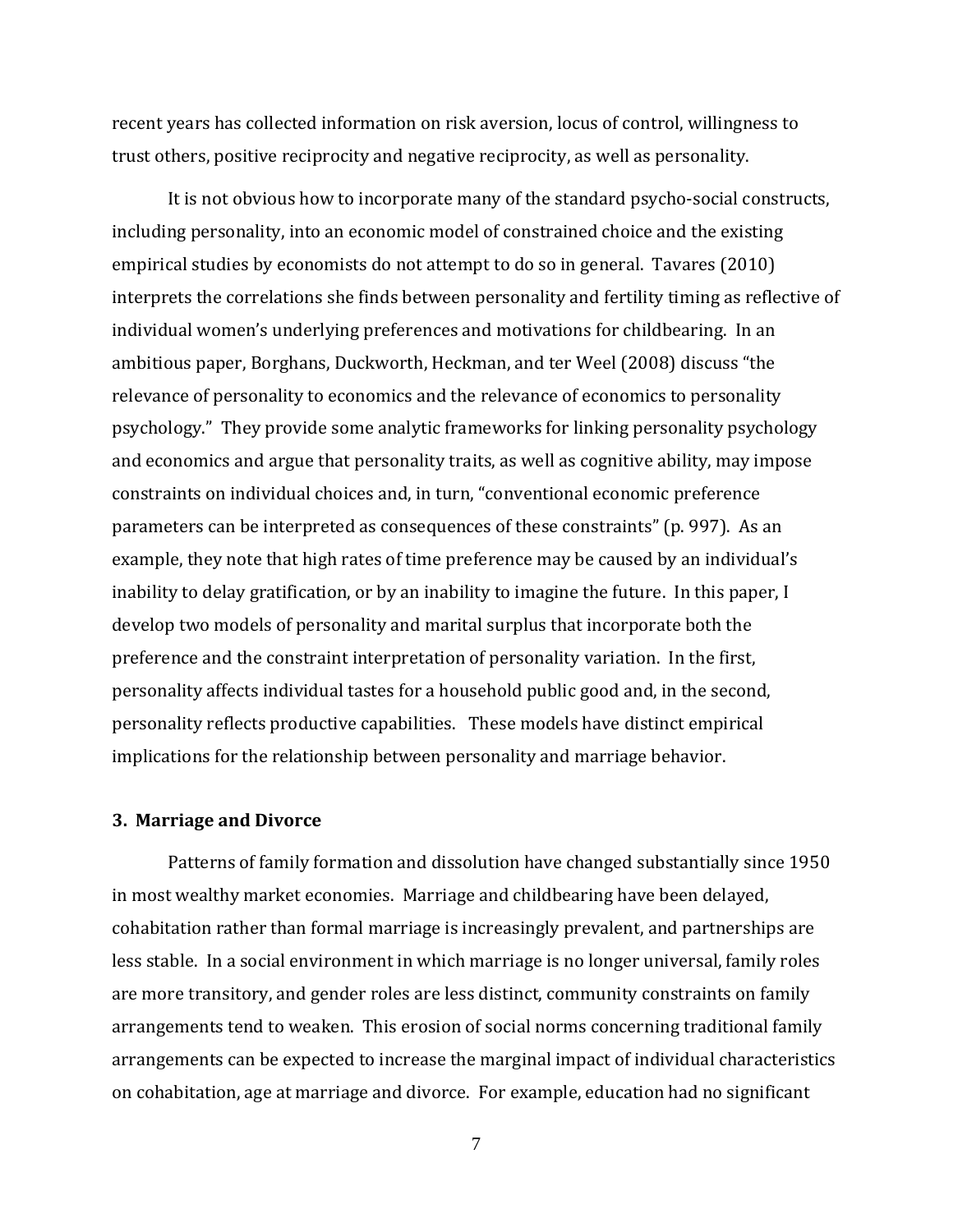<span id="page-8-0"></span>association with the marital status of men in the U. S. Panel Study of Income Dynamics in 1970 but by 2001, when the proportion married was much smaller, marriage and education had a strong positive correlation (Lundberg, 2005). Similarly, increasing levels of discretion in family arrangements should lead to a greater role for personality and preferences in explaining family behavior (Tavares, 2010). The same argument, applied across space rather than across time, suggests that the factors driving family structure and demographic behavior should vary across societies with different institutional and economic environments. Since union formation and dissolution are strongly linked to the lifetime wellbeing of men, women, and children, understanding the determinants of an individual's family status becomes more significant and salient for policy.

**Marriage.** Economists consider marriage (and domestic partnership in general) to be the outcome of choices by individuals who expect to enjoy private gains from the establishment of a joint household. Since men and women decide to marry on the basis of a comparison of their expected utility in two states—married and single—the decision depends both on the magnitude of the expected marital surplus and on the partners' ability to make a credible commitment regarding the division of the surplus.[6](#page-8-0) The gains from marriage arise from joint production and consumption in the household, and have several distinct sources. Production‐based gains come from economies of scale and from the returns to specialization and exchange within the household; consumption benefits arise from risk pooling, the joint consumption of household public goods (including children), and the direct utility of time spent together.

A focus on production complementarities and specialization within the household leads to the standard prediction that there should be negative assortative mating based on market wages (Becker, 1981), so that the hard-driving careerist marries the happy homemaker. The gains to matching individuals with complementary skills should also apply to other individual capabilities relevant to household production—there will be potential gains to the marriage of an accomplished cook to a keen gardener. However, as women's labor force participation has increased and the relative significance of household (rather than market) production has declined, complementarities in consumption have

 $\overline{a}$ 

<sup>6</sup> For a treatment of marital decisions with imperfect commitment, see Lundberg and Pollak (2003).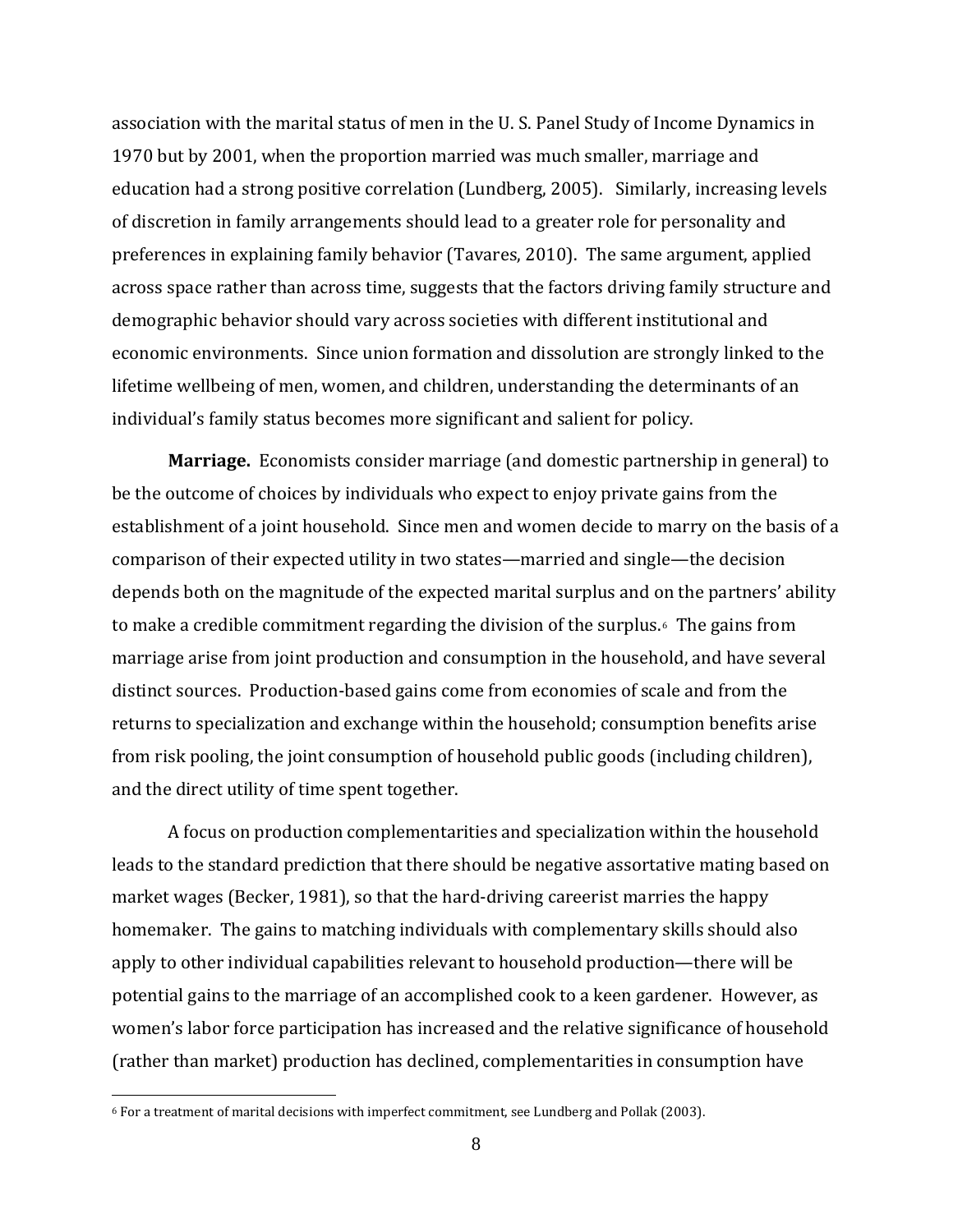become more important sources of the gains to marriage (Lam, 1988; Stevenson and Wolfers, 2007). This implies that positive assortative mating on traits related to preferences for household consumption—a shared interest in children, modern art, or loud parties, for example—should have become increasingly important.

Individual variation in both preferences and capabilities can be reflected in measured psychological characteristics, including personality. The two types of economic interaction that create marital surplus—household production and joint consumption have contrasting implications for how individual traits affect the decision to marry. If a personality trait has a similar impact on marital surplus, and therefore on the probability of marriage, for both men and women, we can infer that it is related to consumption benefits, and therefore to individual preferences. If gender‐based specialization is an important source of marital surplus, however, we would expect different capabilities to promote the marriages of men and women. If psychological traits primarily reflect individual capabilities rather than preferences, then trait effects on marriage will differ by gender. Two simple models illustrate these points.

*Marital Consumption*. Suppose, first of all, that the gains to marriage depend on the joint consumption of a marriage‐specific public good that is purchased in the market. Each individual *i* in a prospective couple has a utility function that depends on consumption of a household public good, Q, and a private good,  $x_i$ . Let preferences take the form:

$$
U_i(Q, x_i) = A(Q)x_i + B_i(Q)
$$

which permits utility to be transferable within the household through reallocations of the private good (Bergstrom and Cornes, 1983). A married couple consisting of person 1 and person 2 is assumed make decisions cooperatively and, with transferable utility, the efficient level of the household public good is independent of the distribution of income that household bargaining determines. The optimal value of  $Q$  satisfies the Samuelson condition

$$
MRS_1 + MRS_2 = A'(Q)(x_1 + x_2) + B'_1(Q) + B'_2(Q) = p
$$

and the pooled household budget constraint  $x_1 + x_2 + pQ = Y_1 + Y_2$  where  $Y_i$  is the exogenous income of individual *i*. For simplicity, let  $B_i(Q) = \beta_i Q$  so that a single parameter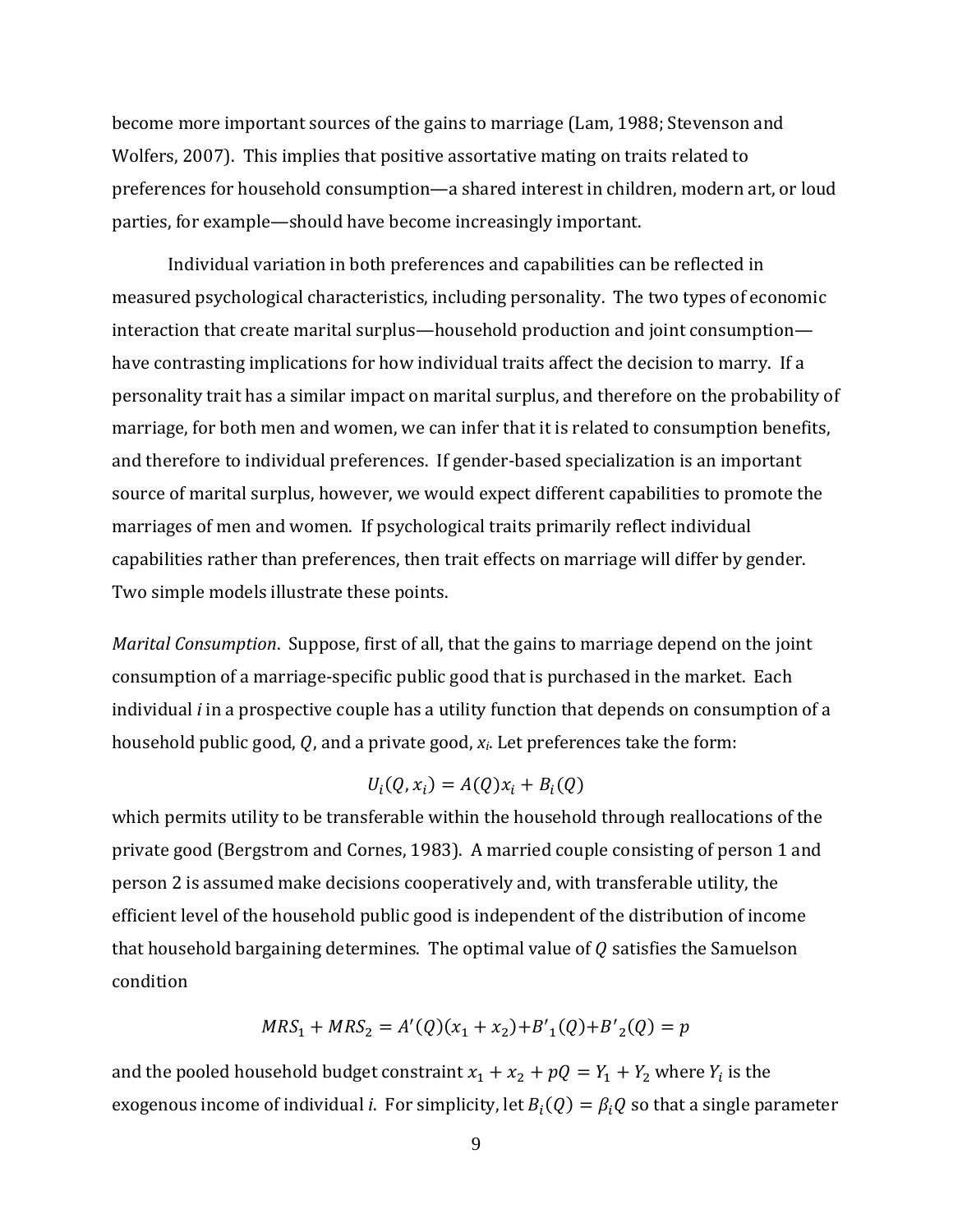defines individual preferences for the household public good. Substituting the budget constraint into the Samuelson condition implies *Q* as a function of income, prices, and the preference parameters and, not surprisingly, *Q* is increasing in  $\beta_1$  and  $\beta_2$ .

Let utility when married include a direct return to marriage,  $c_{i}^{m}$ , that is randomly distributed over the population, may be positive or negative, and is independent of partner's characteristics. Single individuals are assumed to have the same preferences as married individuals, but we assume that single households do not consume any of the public good, so that all income is spent on the private good. If  $A(0) = 1$ , then single utility is  $U_i^s(Y_i) = Y_i$ .

This implies that total marital surplus for the couple will be

$$
S = U_1^m + U_2^m - U_1^s - U_2^s = A(Q)(x_1 + x_2) + (\beta_1 + \beta_2)Q + c_1^m + c_2^m - Y_1 - Y_2.
$$

and individuals 1 and 2 will marry if  $S > 0$ . In a general model with transferable utility in which potential spouses vary only in wealth, Lam (1988) shows that there will be positive assortative mating on wealth, since there are positive returns to choosing a spouse with similar demands for the public good. We are concerned here with preferences rather than wealth, and marital surplus is increasing in both  $\beta_1$  and  $\beta_2$ , the relative preferences for the marriag e‐exclusive public good.

Suppose that a personality trait  $z_0$  influences preferences so that  $\beta_i(z_{0i})$  and  $\partial \beta$  $\frac{\partial p}{\partial z_0} > 0$  . In this case, household public goods and total marital surplus will be increasing in  $z_0$  for both men and women. For a woman with personality  $z_{01}^*$ , there will be some value of a potential partner's trait  $\bar{z}_{02}(z_{01}^*)$  such that  $S \ge 0$  for all partners for whom  $z_{02} \ge \bar{z}_{02}$ . If there is random matching in the marriage market, then the probability that this woman marries is equal to the probability that a randomly-selected partner has personality trait  $z_{02} \geq \bar{z}_{02}$ , and this probability will be increasing in the value of her personality trait. Therefore, individuals with greater preferences for marital public goods are more likely to marry. With assortative matching, the marginal effect of  $z_0$  on the probability of marriage will be even stronger. Men and women with high relative preferences for jointly‐consumed goods such as children, companionship, and conformance with social conventions will tend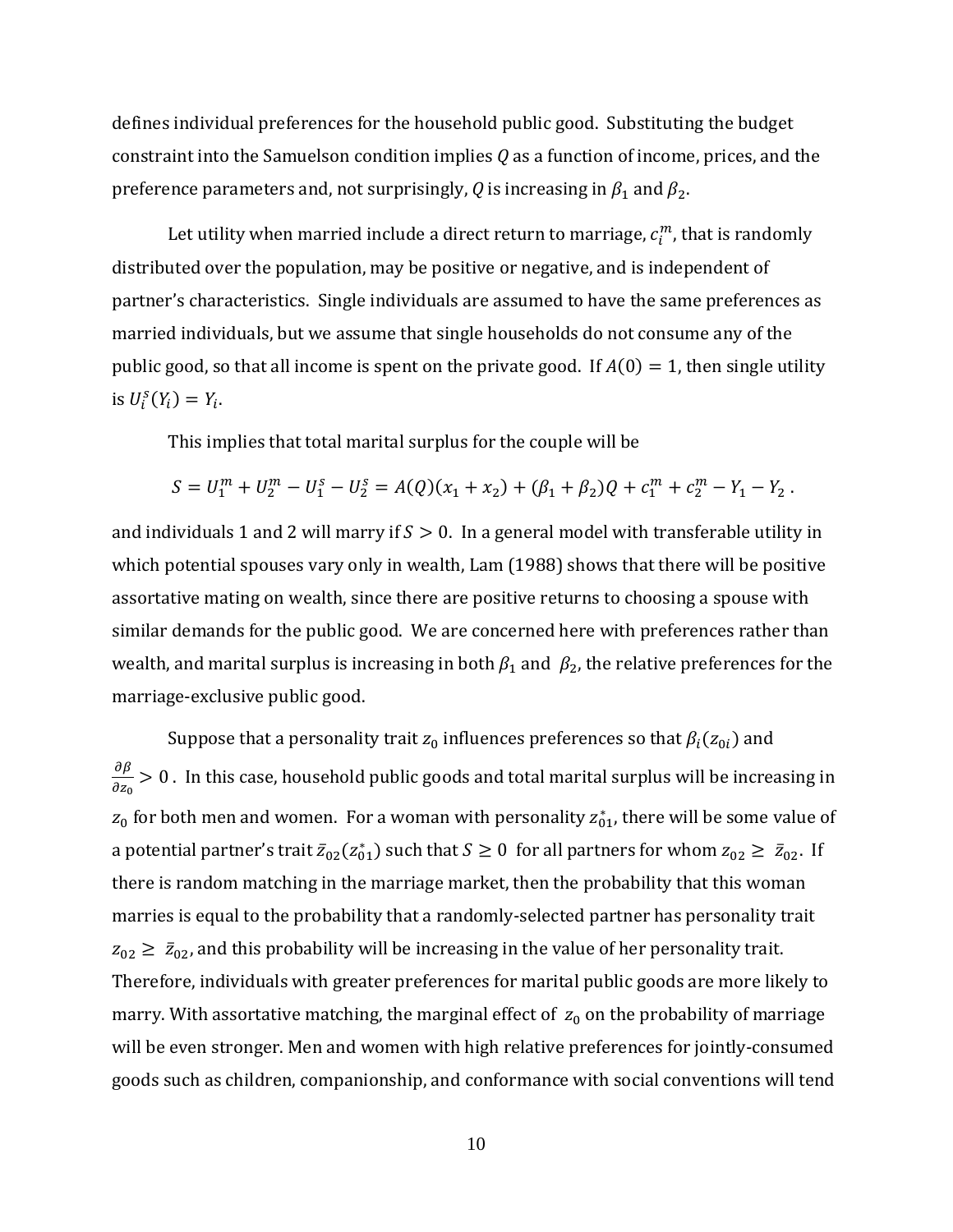to marry or cohabit with like‐minded individuals rather than remain single. If consumption complementarities are the principal source of gains to marriage, we should observe similar patterns of selection into marriage by personality for men and for women.

*Marital Production*. Production complementarities in the household, on the other hand, imply differential selection into marriage for men and women. Suppose that, instead of being purchased in the market, the marital public good is produced in the household with inputs of spousal time,  $t = \alpha_1 t_1 + \alpha_2 t_2$ , and purchased goods, G, so that  $Q = F(t, G)$ . Individual time endowments,  $T$ , are allocated to household production time and market work  $(h_i)$ , which is compensated at fixed wage rates  $(w_i)$ . As in the previous model, a cooperative couple chooses the efficient level of the public good, in this case subject to the production function and the time and budget constraints:

$$
T = t_1 + h_1 = t_2 + h_2
$$
  

$$
w_1h_1 + w_2h_2 = x_1 + x_2 + p_GG
$$

market sectors. This is Becker's model of household production, and since the time of persons 1 and 2 are perfect (quality‐adjusted) substitutes in both home and market work, it leads to complete specialization—the husband and wife will not both supply positive hours to the home and

Suppose that market productivity *w* is enhanced by a personality trait,  $z_a$ -conscientiousness, for example—and home productivity  $\alpha$  is increasing in a different trait,  $z<sub>b</sub>$ . In a labor market with a substantial gender gap in wage schedules such that  $w_2(\bar{z}_a) > w_1(\bar{z}_a)$ , women will tend to specialize in household activities and men in market activities unless their relative endowments of productivity-enhancing traits is strongly skewed towards the other sector. Marital surplus will clearly be increasing in  $z_b$ , since it increases the productivity of time spent in production of the marital public good. In general, a  $z_a$ -induced increase in wage rates will have both income and substitution effects on the production of *Q*, but in a specialized household increases in men's wages will increase marital surplus. Also, if men do no housework, their endowment of  $z_b$  will not influence their selection into marriage. With random marital matching, women's probability of marriage will be increasing in  $z<sub>b</sub>$  and men's marriage probability will be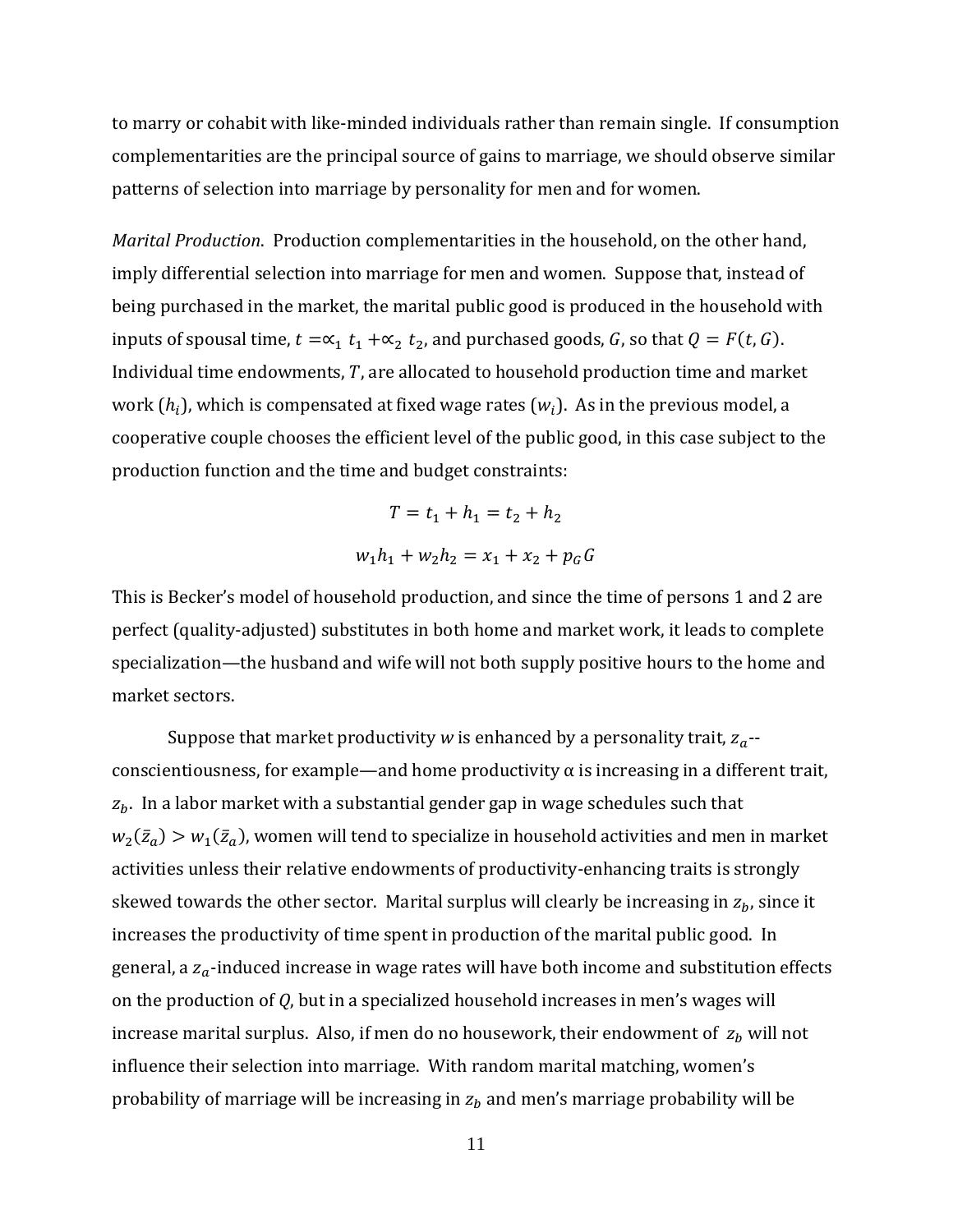increasing in  $z_a$ . Since these traits are complements in production, assortative matching will increase the marginal effect of each trait on marital surplus, and increase this dependence of marriage probabilities on distinct male and female traits.

Production complementarities and consumption complementarities therefore imply different patterns of selection into marriage for men and women, if specialization in household production is gender‐based. Over time, we can expect the differential selection of men and women into marriage that the household production model predicts to decrease for two reasons. One, changes in the relative price of home time and market substitutes have reduced the importance of household production, relative to joint consumption, as a source of marital surplus. As wage rates rise and the price of market inputs falls, efficient household production has become more goods‐intensive and this "marketization" of household activities should cause the influence of personality traits that affect sector‐specific productivity to fall. Two, decreased gender discrimination in labor markets and weakening social norms that restrict women to the home sphere imply that the determinants of marital surplus will be less gender‐specific.

probability of marriage for both men and women. In these one‐period models, the production and consumption benefits of marriage are directly related to coresidence and joint parenthood, and need not require legal marriage. However, a full realization of the gains to specialization and to childrearing relies on a long‐term commitment (Lundberg, 2008). For this reason, characteristics that enhance an individual's ability to make credible intertemporal commitments (such as conscientiousness or trustworthiness) and to negotiate effectively may also lead to a higher

There is substantial empirical evidence that potential gains to specialization affect the propensity to marry, even though there is strong positive assortative mating on a variety of individual characteristics, including education, wages, religion, and ethnicity. For example, Raymo, Goyette, and Thornton (2003) show that potential earnings increase the likelihood of marriage for men, but not women. At present, there is very little evidence based on large samples about the relationship between personality and preferences measures and the probability of marriage. Two exceptions are Spivey (2007) and Schmidt (2008) who show that risk aversion is positively related to transitions to marriage in the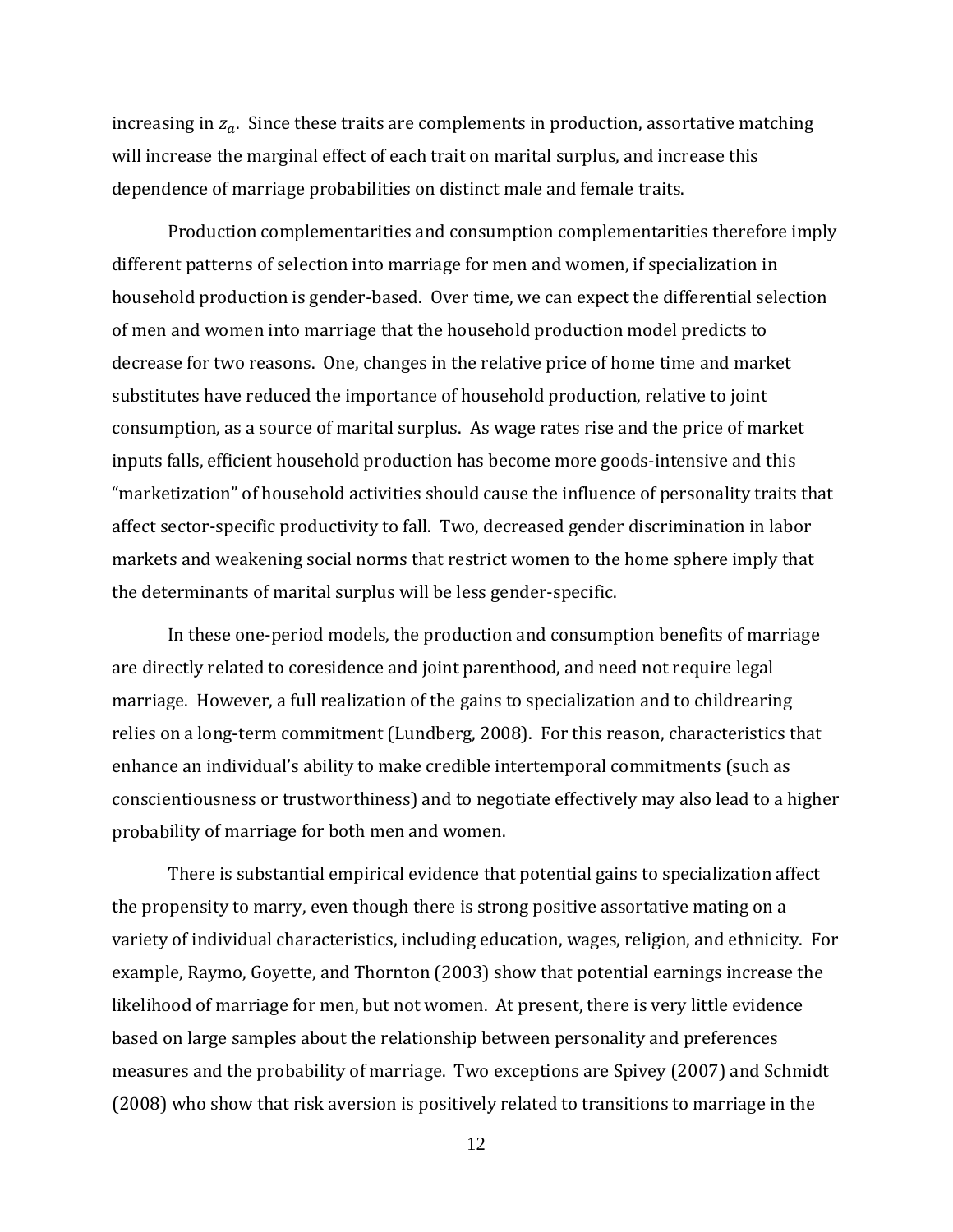NLSY and PSID. This result is consistent with a search framework in which individuals with higher levels of risk aversion will set a lower reservation level for spousal quality, and with marriage as a risk-pooling arrangement. An extensive literature in psychology, most using small samples, examines the impact of personality on marital processes, such as marital satisfaction,<sup>7</sup> but not on the probability of marriage.

**Divorce.** The essence of the economic theory of divorce is stated in the classic paper by Becker, Landes and Michael (1977)—a couple divorces when they have "less favorable outcomes from their marriage than they expected when marrying" (p. 1142). Members of a newly‐married couple will be uncertain about each other's true nature and the characteristics of their future children, about their future earnings prospects and health conditions. As information about the quality of their match and the value of their alternatives arrives, surprises can lead to a dissipation of the marital surplus and divorce. For example, Weiss and Willis (1997) find that negative shocks to men's earnings (but not women's earnings) increase divorce probabilities. Charles and Stephens (2004) show that the information content of an earnings shock may be more important than the shock itself. They find that the divorce hazard rises after a spouse's job displacement but not after a disabling health shock, and that job loss only increases divorce if it is due to a layoff, not a plant closing.

If legal restrictions or social norms make divorce costly, then marital dissolution will only occur if shocks to the perceived quality of this marriage or the attractiveness of alternative partners renders marital surplus sufficiently negative that it is worthwhile to pay these costs. Individual commitment to marriage can also be thought of as a source of (psychic) divorce costs that make dissolution less likely. If surprises arrive that leave marital surplus positive but that change the value of marital alternatives for one partner, some redistribution may be required to maintain the marriage with positive surplus for both partners. Peters (1986) shows that, if the marital surplus cannot be reallocated (due, for example, to asymmetric information) then 'inefficient' divorces may occur.

 $\overline{a}$ 

<sup>7</sup> This is discussed in the next section on divorce.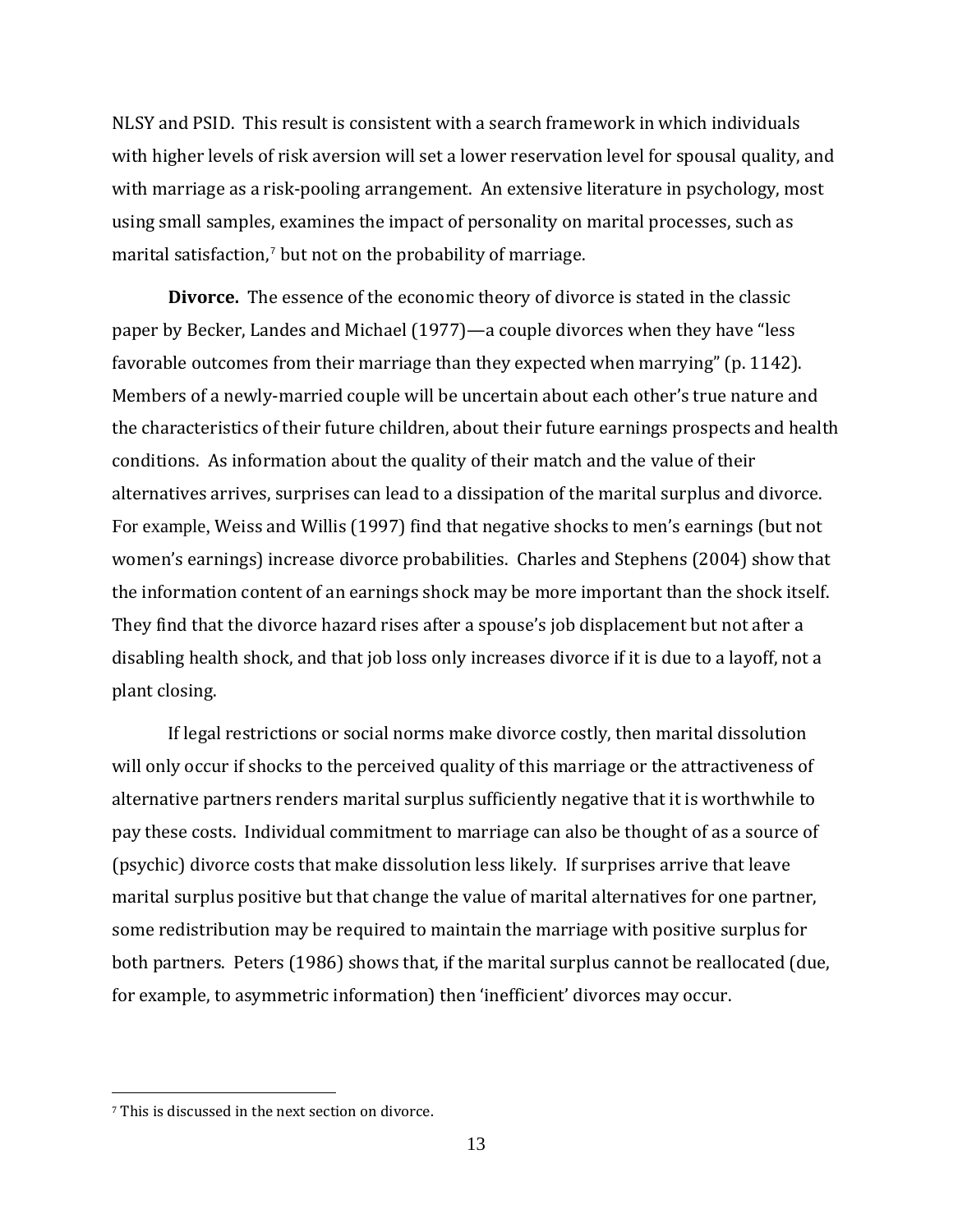<span id="page-14-0"></span>In general, then, we would expect divorce to be more likely when marital surplus and divorce costs (or commitment) are low, when the cost of renegotiating the marital contract following shocks is high, and when alternative relationships are more readily available. In terms of individual traits, this suggests that individuals who are more impulsive and desirous of variety (openness), more extraverted, less conscientious and less risk-averse may be more likely to divorce.<sup>[8](#page-14-0)</sup> Environment as well as individual traits may also be important for the arrival of alternative partnership opportunities—McKinnish (2004) shows that workplace contact between men and women appears to increase divorce. Finally, neuroticism and negative reciprocity may inhibit negotiation and make an individual more divorce‐prone.

 There is some support for these hypotheses in psychological studies. In a sample of 431 male physicians, McCranie and Kahan (1986) found that socially non‐conforming, impulsive, risk-taking, stimulus-seeking men were more likely to have multiple divorces. In terms of the Big 5 traits, this would lead us to expect that low conscientiousness, high openness to experience, and low risk‐aversion are associated with a high probability of divorce. Lowell and Conley (1987) follow a panel of couples from 1930 to 1980 and show that marital instability is related to neuroticism and to the husband's poor impulse control. Kinnunen et al. (2000) find that marital instability at age 36 is predicted by personality characteristics measured at age 27, including low agreeableness in women and extraversion and low conscientiousness in men. A comprehensive review of this literature by Roberts et al. (2007) finds consistent effects of neuroticism, agreeableness, and conscientiousness on divorce and concludes that the likely explanation for this association is that "personality helps shape the quality of long‐term relationships" (p. 327).

 $\overline{a}$ 

<sup>8</sup> Light and Ahn (forthcoming) find that risk tolerance is strongly related to the probability of divorce in the NLSY79 sample, and that this effect is much larger for women.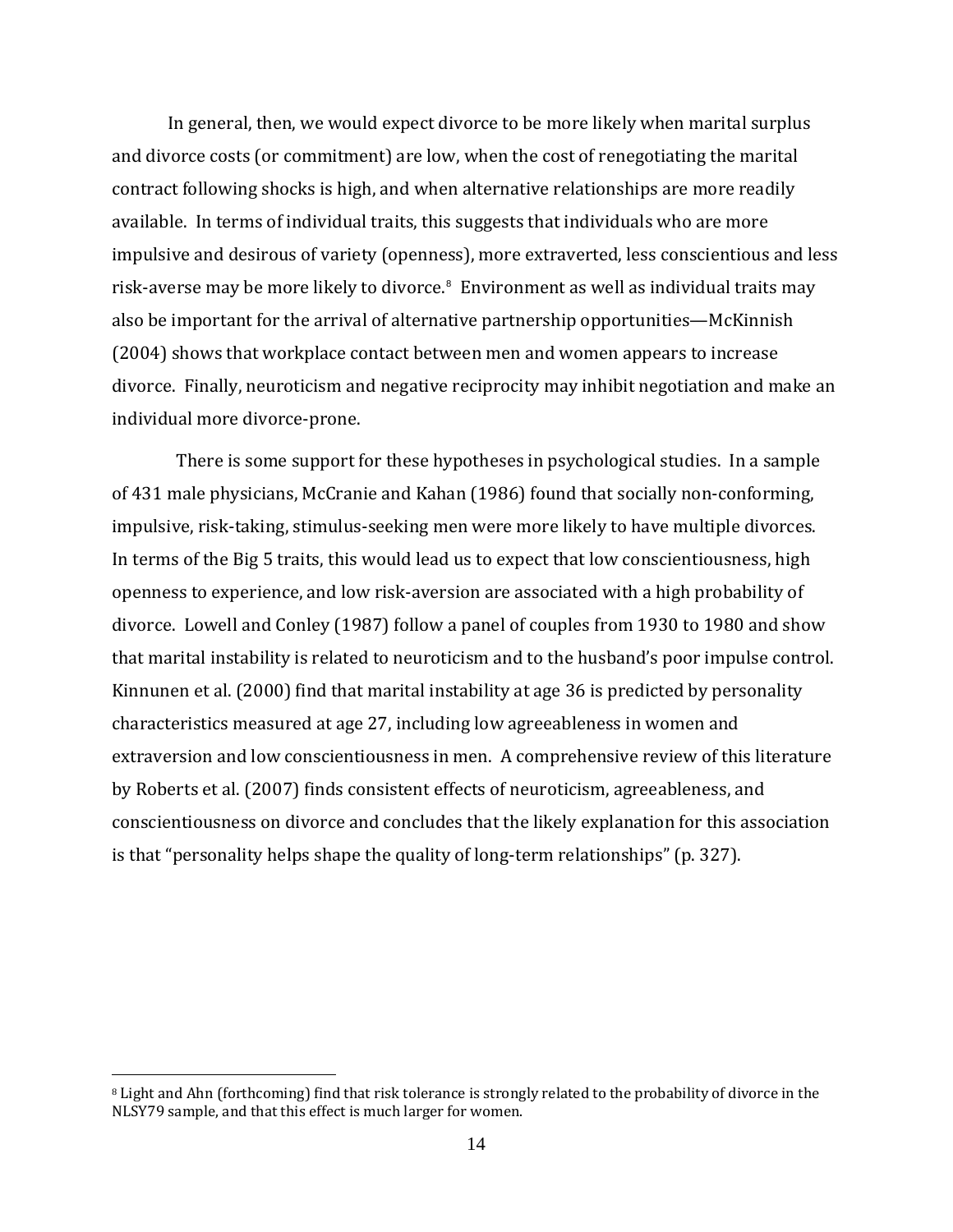#### <span id="page-15-0"></span>**4. Data and Measures**

 $\overline{a}$ 

This study uses data from the German Socio‐economic Panel Study (SOEP), a representative longitudinal survey of households and individuals in Germany. The initial wave of the survey was conducted in 1984, and consisted of 12,000 randomly-selected respondents in West Germany in 1984. In 1990, following re-unification, a sample from East Germany was added, followed by a sample of immigrants in 1994. Several additional samples have been added in subsequent years, and sample weights are used in all analyses.

The analysis sample is derived from the Scientific Use File of SOEP, and consists of 7,106 household heads, spouses, and partners aged 35 to 59 in 2005. Results are presented for the full sample and separately for two birth cohorts—men and women born between 1945 and 1959 (old), and those born between 1960 and 1970 (young). Fertility rates fell rapidly in the early 1970s in Germany (from about 2.0 to 1.5 between 1970 and 1975) and have declined only modestly since then, so the younger cohorts would have reached adolescence and made education decisions in a very low fertility environment. Overall employment rates for women in Germany, however, did not begin to increase substantially until the late 1[9](#page-15-0)90s, $9$  so even the younger cohorts reached adulthood facing a labor market in which maternal labor supply was very low. The SOEP conducts a separate interview with each member of a household over age 17, so that all information is self‐ reported. Table 1 presents means and standard deviations for key variables.

The key dependent variables are life‐cycle family outcomes that can be observed for these birth cohorts‐‐ever‐married by age 35 and whether the first marriage ended in divorce by the end of the sample period. Table 1 also reports the proportion of each cohort married by age 25 and the mean age at first marriage. These variables are constructed from the Marital Biography File, and do not distinguish between legal marriage and cohabitation—both are termed "marriage." Despite the inclusion of cohabitation in this measure, the older cohorts "married" earlier than the young cohorts. The mean age at first marriage is 23 for the older women and 26 for the older men, compared to 24.7 for the young women and 27.4 for the young men. Marriage rates are very high for the older

<sup>9</sup> With the exception of the increase in women's employment rates due to unification with East Germany, which had much higher rates of female labor force participation.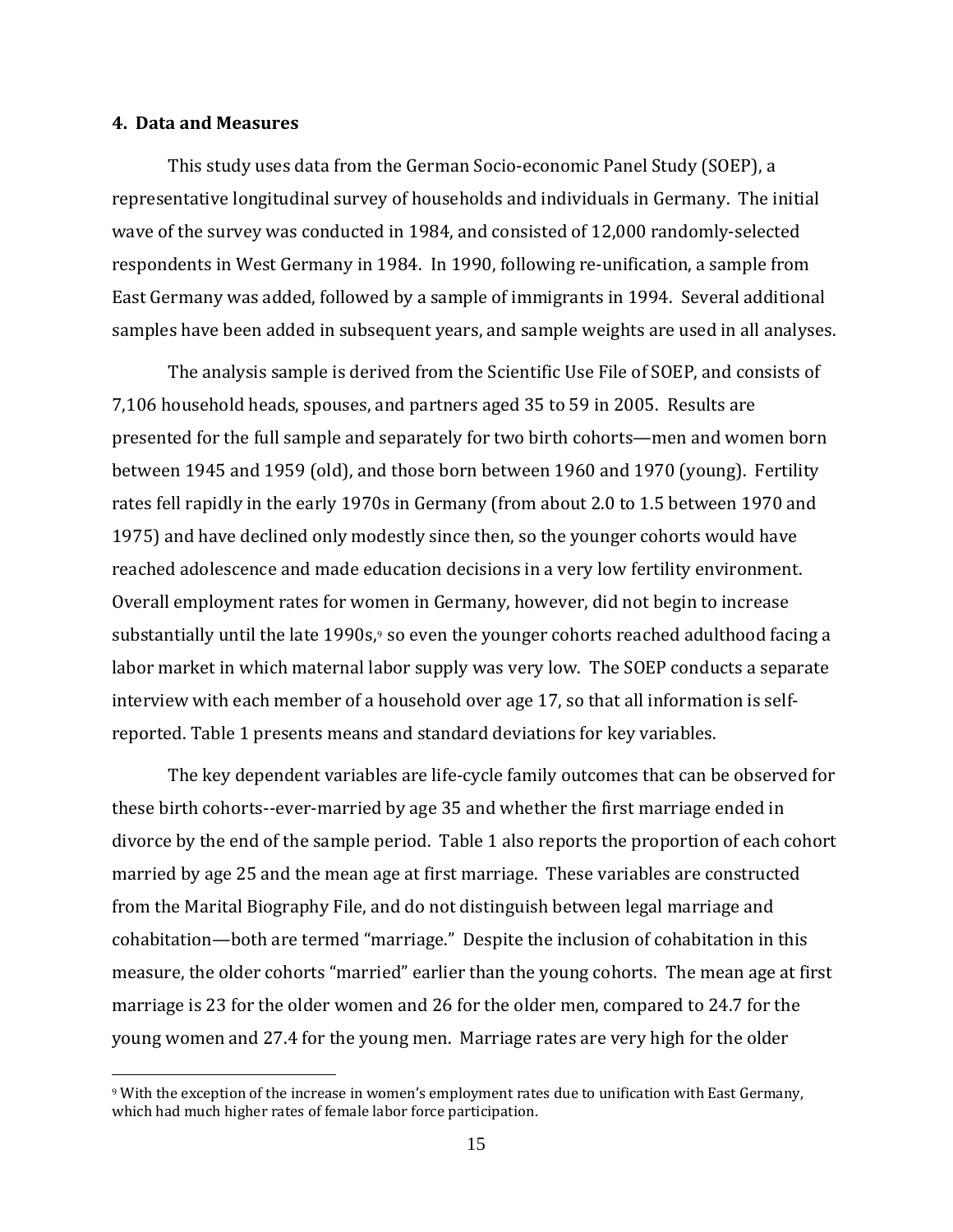cohorts (91 and 86 percent for women and men, respectively) and even for men in the younger cohorts, 77 percent have married/cohabited by age 35. About one‐quarter of the ever‐married older cohorts experienced a divorce from their first marriage by 2005, compared to 24 percent of the young women and 18 percent of the young men. The younger cohorts are less likely to have divorced, probably because the elapsed time between their marriage date and the end of the sample period is much shorter—an average of 13 to 16 years versus 26 to 29 years for the older cohorts.

Mean years of education are roughly constant across cohorts for men, but increase from 12 years to 12.4 years for women. The labor force participation rate for women, defined as the proportion of the sample with positive labor income in 2005, is only slightly higher for the younger cohorts (63 percent versus 61 percent for the older cohorts), but many of them still have young children at home in 2005. Many of the younger women who do work do so part‐time and their total earnings are lower, both in absolute terms and relative to male earnings, than the earnings of the older female cohorts. Even though we might expect the better‐educated women born after 1960 to have a greater lifetime attachment to the labor force than those born in the post‐war years, the low rates of maternal employment in Germany imply that only a very small decrease in gender specialization across cohorts is apparent at this point in the lifecycle. Additional control variables include dummies for German ethnicity, for inclusion in the East German sample, and for the report of some religion (vs. "none").

. normedThe main independent variables are the Big Five personality traits—openness to experience, agreeableness, extraversion, neuroticism, and conscientiousness. Some of the personality variables vary systematically by age, particularly in early adulthood. Since the personality inventory was included in the 2005 wave of the survey for all cohorts, we cannot separate age and cohort effects, but the age pattern in the mean raw scores for men and women age 18 to 64 in SOEP (see Figure 1) is similar to that found in other studies. The personality scores included in the marriage and divorce models have been age-

Also included in some models are other psychological and preference variables collected in recent waves of SOEP: risk aversion (2004), locus of control (2005)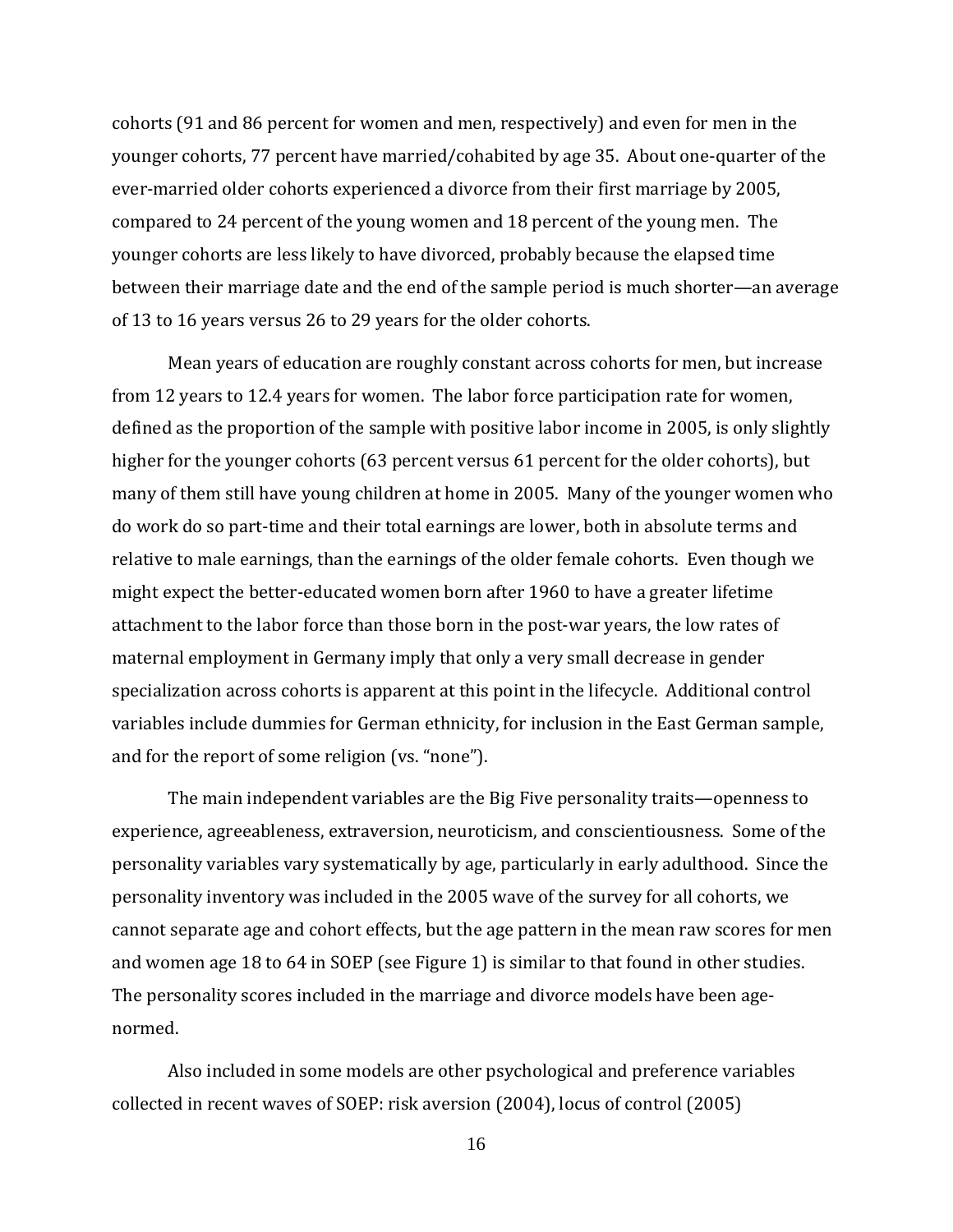<span id="page-17-0"></span>(essentially, the extent to which an individual believes that what happens to him is under his control, rather than due to external forces), willingness to trust others (2003), positive reciprocity (2005), and negative reciprocity (2005). Some of these measures, such as risk aversion, have been used extensively in other economic studies, and their inclusion provides a test for the stability of the personality effects. The questions that these, and the Big Five personality traits, are based on are presented in Table 2. The validity of some of the SOEP survey‐based preference instruments has been examined by linking individual responses to reported behavior in particular domains or to behavior in incentivized experiments. Dohmen et al. (2005) show that the SOEP risk aversion measure predicts risk-taking behavior in investment, career choice, smoking, and other domains.<sup>[10](#page-17-0)</sup> Fehr et al. (2003) show that responses to the trust questions predict trust game behavior in a field experiment.

One issue in the interpretation of these models concerns possible endogeneity of personality and other traits with respect to an individual's family history. The determinants and stability of personality traits has received a great deal of attention from psychologists, but little is known about the effect of life experiences on adult personalities. As noted above, rank‐orderings of personality appear to be quite stable over adult life and a limited amoung of longitudinal research has suggested that personality is not affected by major life events.[11](#page-17-0) Direct analysis of reverse causality will have to wait until the SOEP personality inventory is repeated in future waves, but one comparison of personality profiles in subpopulations of the SOEP is encouraging. If we compare the original West German sample with the East German sample added in 1990, the means of most personality traits are not significantly different, though these populations have been subject to very different social and economic environments since childhood. **[12](#page-17-0)**

 $\overline{a}$ 

<sup>10</sup> Risk aversion plays a very specific role in models of economic behavior, and the SOEP measure has been used to empirically test the hypothesized role of risk aversion in the determination of reservation wages (Pannenberg, 2007) and trade union membership (Goerke and Pannenberg, 2008).

<sup>11</sup> The life events included in the study by Magnus et al. (1993) included marriage and divorce/separation, but their analysis of causality between personality and experiences aggregated a large number of positive and negative events. 12 The East German sample is significantly more conscientious than the West German sample (p=0.01) and more neurotic  $(p=0.05)$ .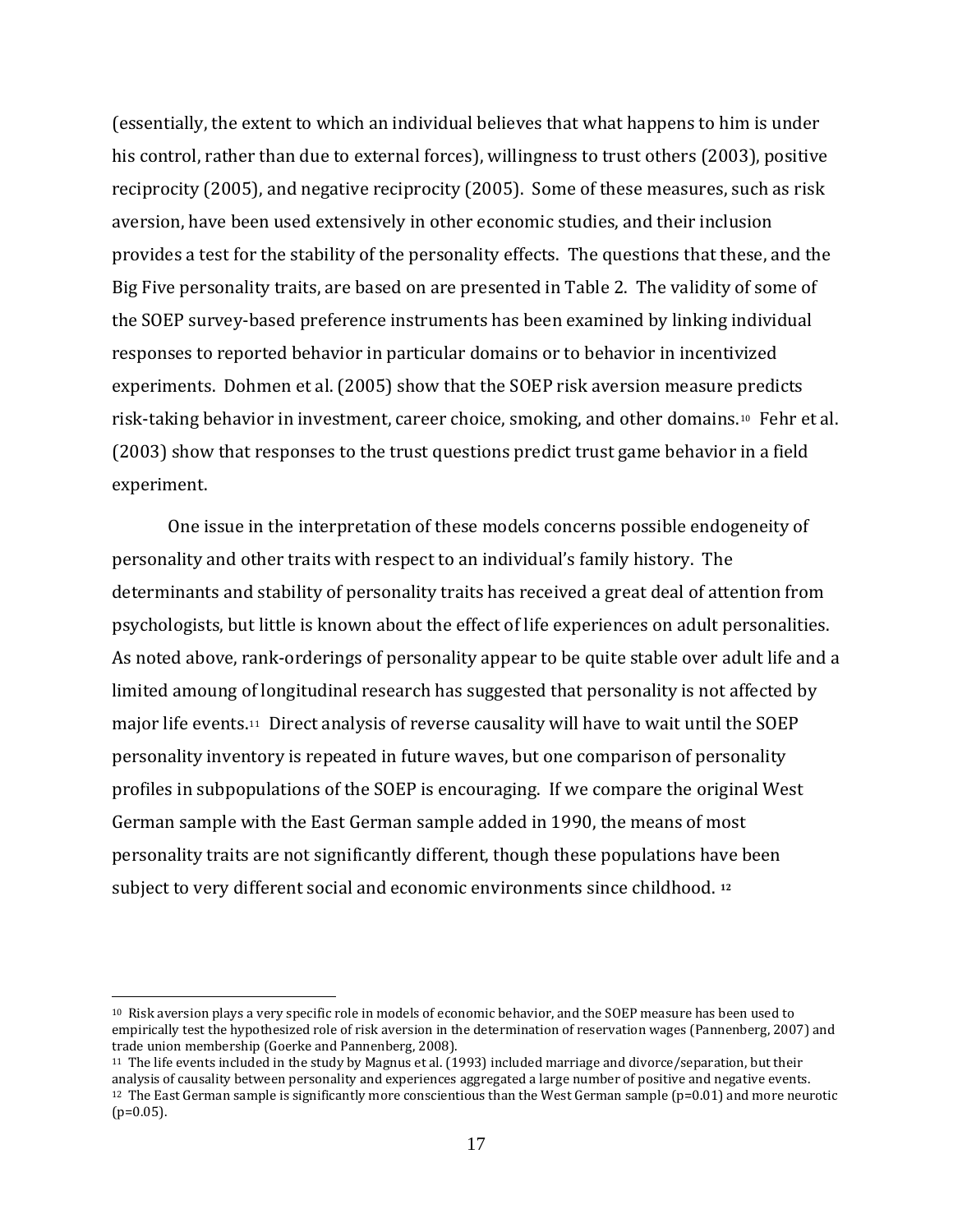#### **Table 1: Sample Means**

|                                        | Women                        |                                                  |                                             | Men                          |                                                  |                                             |  |
|----------------------------------------|------------------------------|--------------------------------------------------|---------------------------------------------|------------------------------|--------------------------------------------------|---------------------------------------------|--|
|                                        | <b>Full</b><br><b>Sample</b> | <b>Older</b><br><b>Cohorts:</b><br>1945-<br>1959 | Younger<br><b>Cohorts:</b><br>1960-<br>1970 | <b>Full</b><br><b>Sample</b> | <b>Older</b><br><b>Cohorts:</b><br>1945-<br>1959 | Younger<br><b>Cohorts:</b><br>1960-<br>1970 |  |
| <b>Ever Married by Age 25</b>          | 0.65                         | 0.74                                             | 0.56                                        | 0.45                         | 0.55                                             | 0.34                                        |  |
| <b>Ever Married by Age 35</b>          | 0.88                         | 0.91                                             | 0.85                                        | 0.82                         | 0.86                                             | 0.77                                        |  |
| <b>Age at First Marriage</b>           | 23.8                         | 23.0                                             | 24.7                                        | 26.6                         | 26.0                                             | 27.4                                        |  |
| <b>Ever Divorced (1st</b><br>marriage) | 0.24                         | 0.24                                             | 0.24                                        | 0.22                         | 0.25                                             | 0.18                                        |  |
| <b>Age in 2005</b>                     | 46.5                         | 51.7                                             | 40.7                                        | 46.6                         | 51.9                                             | 40.6                                        |  |
| <b>Years of Education</b>              | 12.2                         | 12.0                                             | 12.4                                        | 12.5                         | 12.4                                             | 12.5                                        |  |
| Labor income 2005*                     | 1775                         | 1869                                             | 1674                                        | 2469                         | 2314                                             | 2528                                        |  |
| Labor force participation<br>2005      | 0.62                         | 0.61                                             | 0.63                                        |                              |                                                  |                                             |  |
| Some religion reported                 | 0.67                         | 0.66                                             | 0.68                                        | 0.61                         | 0.61                                             | 0.60                                        |  |
| <b>German ethnicity</b>                | 0.97                         | 0.97                                             | 0.96                                        | 0.97                         | 0.98                                             | 0.97                                        |  |
| <b>East Germany sample</b>             | 0.18                         | 0.19                                             | 0.17                                        | 0.18                         | 0.19                                             | 0.16                                        |  |
| <b>Observations</b>                    | 3670                         | 1918                                             | 1752                                        | 3436                         | 1825                                             | 1611                                        |  |

\* For women, labor force participants only.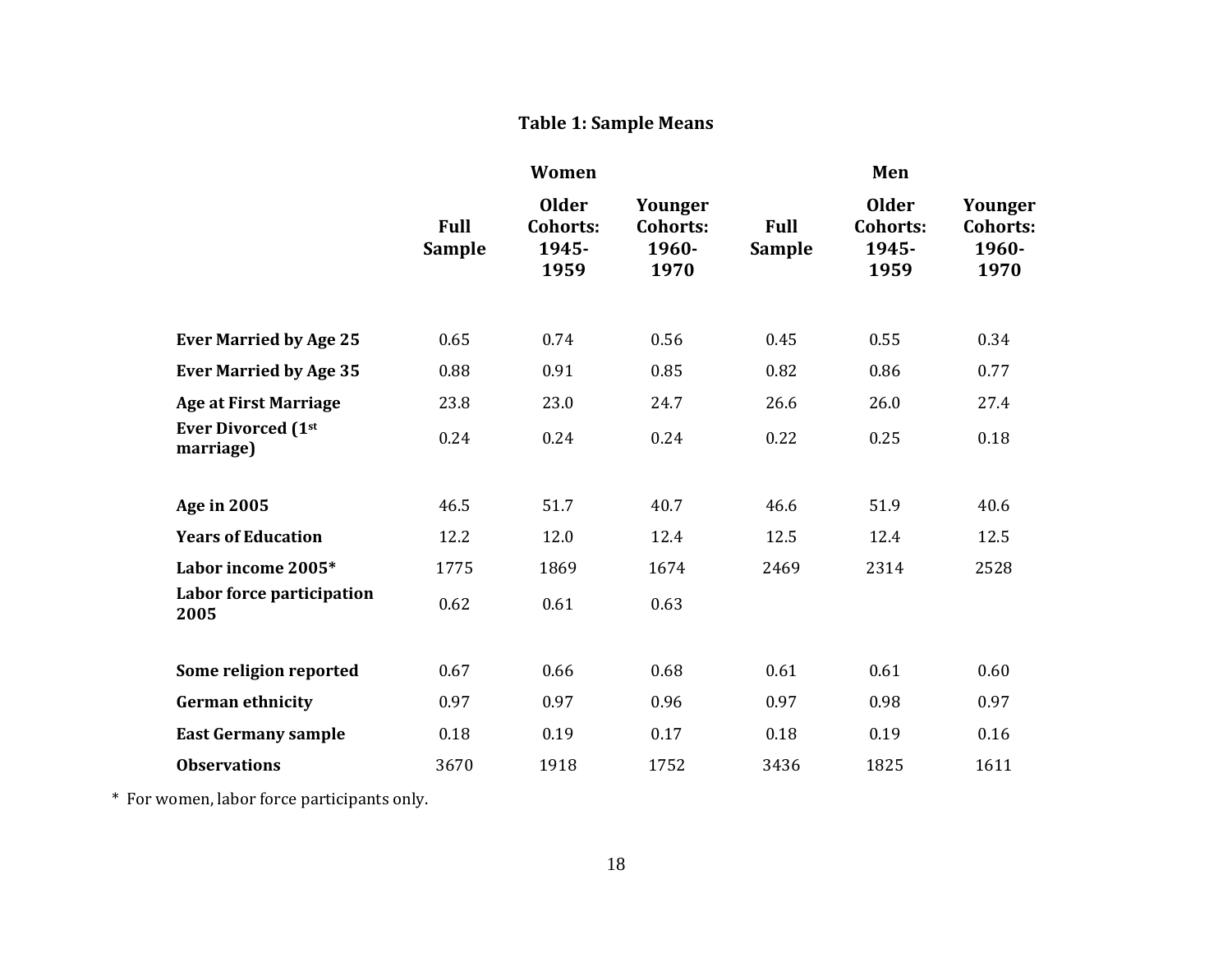## **Table 2: Personality traits and preferences, SOEP questions**

**Big Five: I see myself as someone who ...** (7‐point scale from 'applies to me perfectly' to 'does not apply to me at all')

| $\mathbf{F}$ $\mathbf{F}$ $\mathbf{F}$ $\mathbf{F}$ $\mathbf{F}$ $\mathbf{F}$ $\mathbf{F}$ $\mathbf{F}$ $\mathbf{F}$ $\mathbf{F}$ $\mathbf{F}$ $\mathbf{F}$ $\mathbf{F}$ $\mathbf{F}$ $\mathbf{F}$ $\mathbf{F}$ $\mathbf{F}$ $\mathbf{F}$ $\mathbf{F}$ $\mathbf{F}$ $\mathbf{F}$ $\mathbf{F}$ $\mathbf{F}$ $\mathbf{F}$ $\mathbf{$ |
|------------------------------------------------------------------------------------------------------------------------------------------------------------------------------------------------------------------------------------------------------------------------------------------------------------------------------------|
| is original, comes up with new ideas                                                                                                                                                                                                                                                                                               |
| values artistic experiences                                                                                                                                                                                                                                                                                                        |
| has an active imagination                                                                                                                                                                                                                                                                                                          |
| does a thorough job                                                                                                                                                                                                                                                                                                                |
| does things effectively and efficiently                                                                                                                                                                                                                                                                                            |
| tends to be lazy (reversed)                                                                                                                                                                                                                                                                                                        |
| is communicative, talkative                                                                                                                                                                                                                                                                                                        |
| is outgoing, sociable                                                                                                                                                                                                                                                                                                              |
| is reserved (reversed)                                                                                                                                                                                                                                                                                                             |
| is sometimes somewhat rude to others (reversed)                                                                                                                                                                                                                                                                                    |
| has a forgiving nature                                                                                                                                                                                                                                                                                                             |
| is considerate and kind to others                                                                                                                                                                                                                                                                                                  |
| worries a lot                                                                                                                                                                                                                                                                                                                      |
| gets nervous easily                                                                                                                                                                                                                                                                                                                |
| is relaxed, handles stress well (reversed)                                                                                                                                                                                                                                                                                         |

Openness to Experience Openness to Experience Openness to Experience Conscientiousness Conscientiousness  $Conscientiousness$ Extraversion Extraversion Extraversion Agreeableness Agreeableness Agreeableness Neuroticism Neuroticism Neuroticism

**Internal Locus of control** (7‐point scale from totally agree to totally disagree)

 How my life goes depends on me If a person is socially or politically active, he/she can have an effect on social conditions

One has to work hard in order to succeed

If I run up against difficulties in life, I often doubt my own abilities (*reversed*) Compared to other people, I have not achieved what I deserve (*reversed*) What a person achieves in life is above all a question of fate or luck (*reversed*) I frequently have the experience that other people have a controlling influence over my life

The opportunities that I have in life are determined by the social conditions (*reversed*) (*reversed*) Inborn abilities are more important than any efforts one can make (*reversed*)

**Reciprocity** (7‐point scale from 'applies to me perfectly' to 'does not apply to me at all') **Positive reciprocity**

If someone does me a favor, I am prepared to return it

I go out of my way to help somebody who has been kind to me

I am ready to undergo personal costs to help somebody who helped me

### **Negative reciprocity**

 If I suffer a serious wrong, I will take revenge as soon as possible, no matter what the cost If somebody puts me in a difficult position, I will do the same to him/her If somebody offends me, I will offend him/her back

**Trust** (4 point scale from totally agree to totally disagree)

On the whole one can trust people

Nowadays one can't rely on anyone *(reversed)*

If one is dealing with strangers, it is better to be careful before one can trust them *(reversed)* 

## **Risk aversion** (10‐point scale)

Are you generally a person who is fully prepared to take risks, or do you avoid taking risks?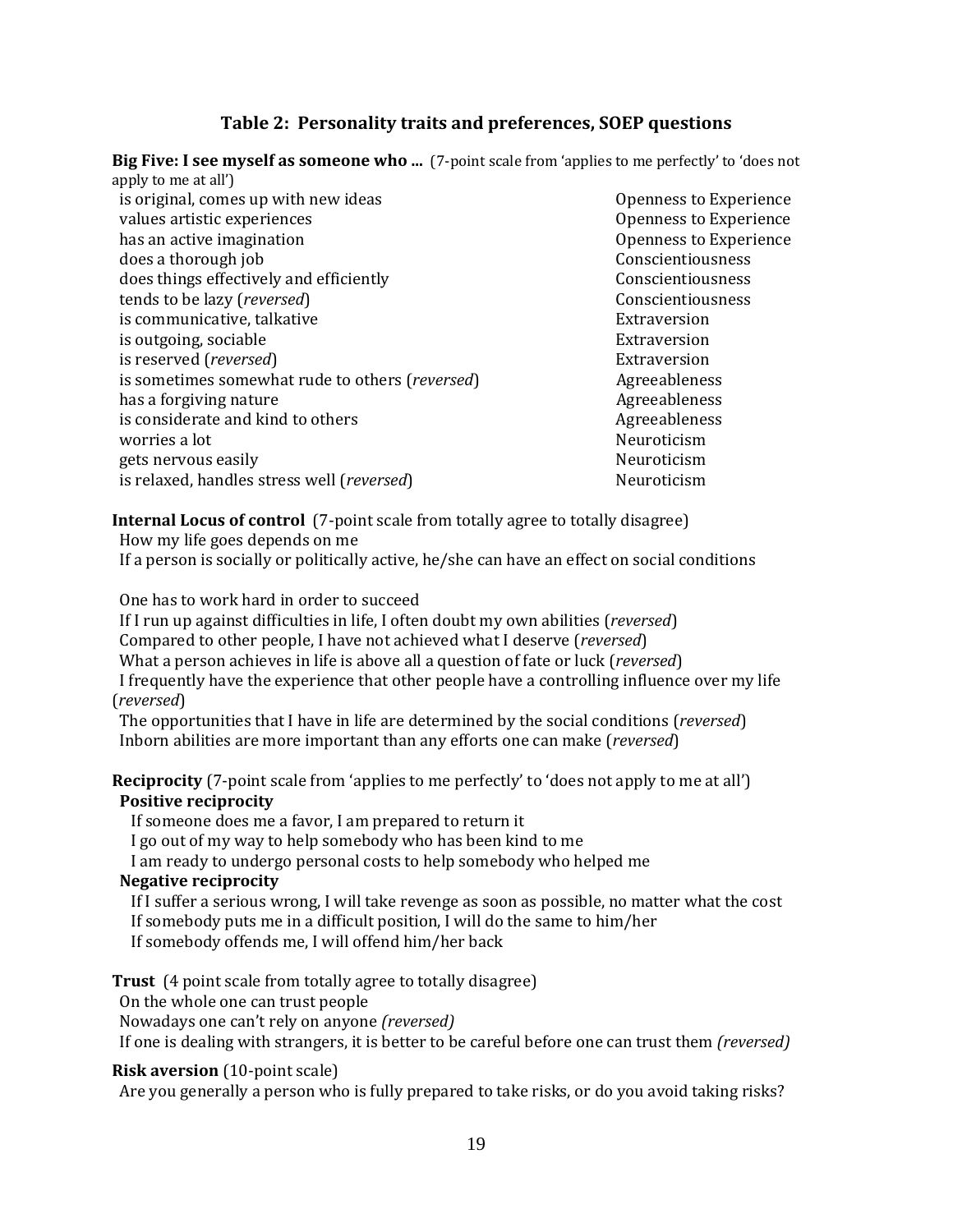

# **Figure 1: Personality Traits by Age: Raw scores**

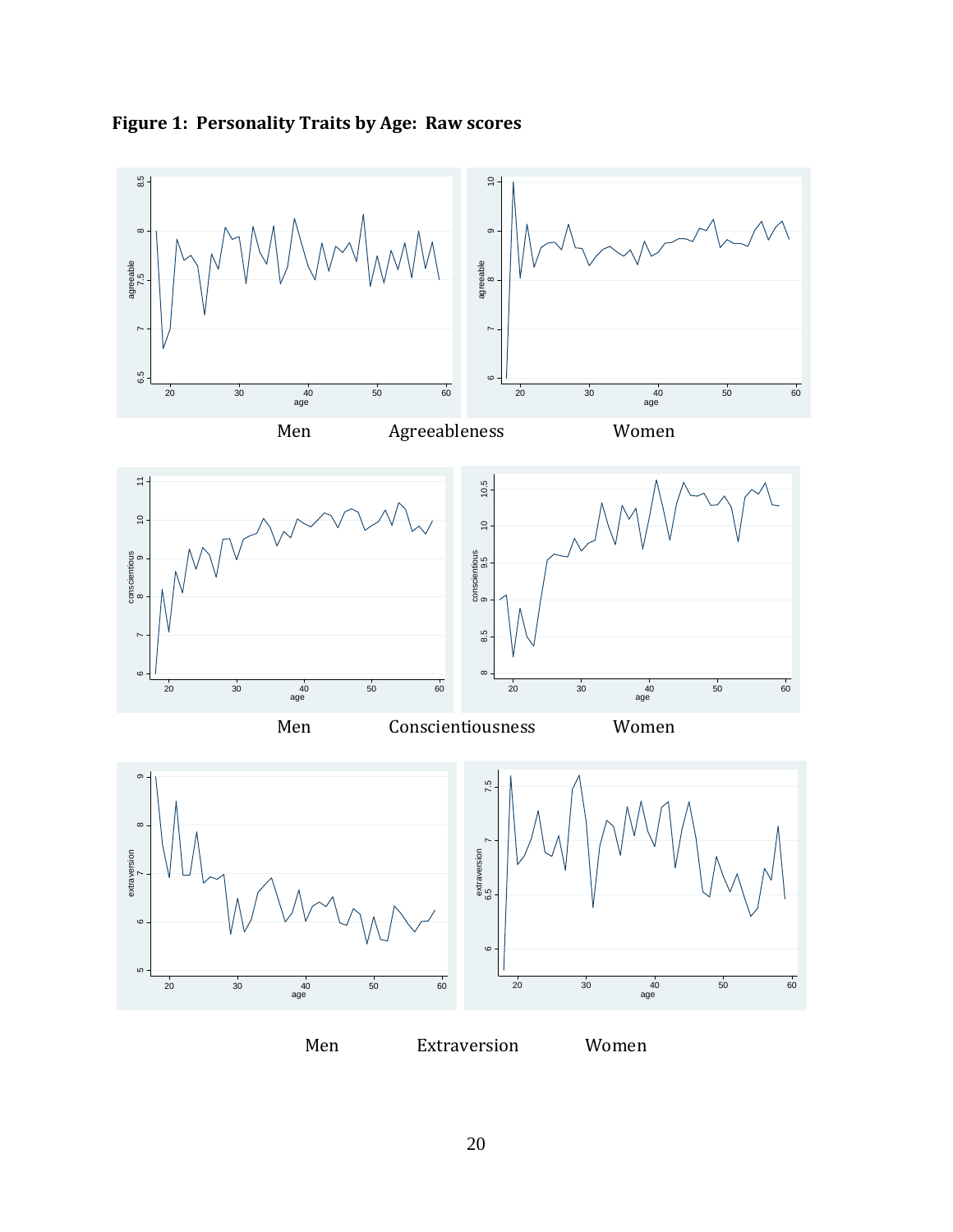









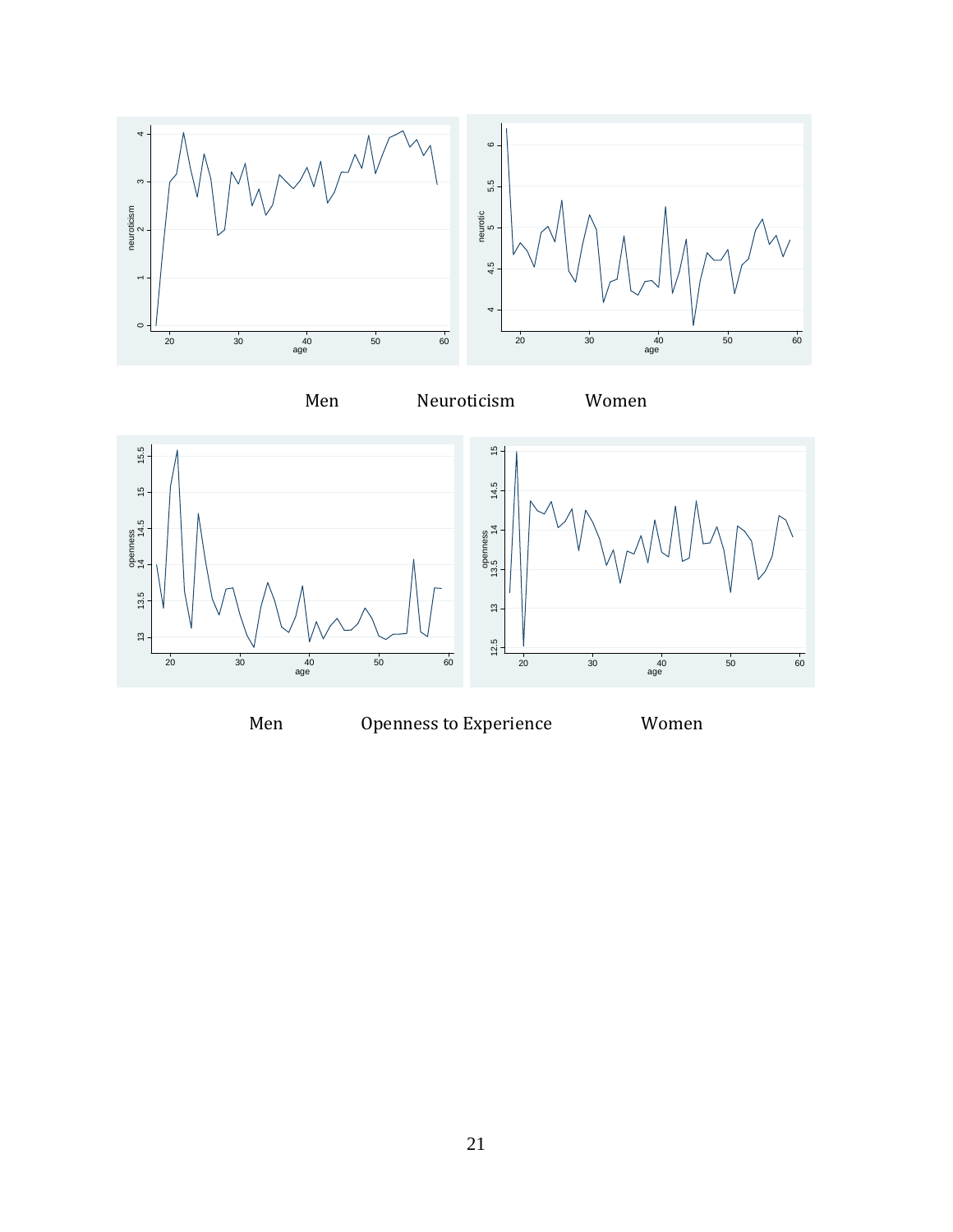## <span id="page-22-0"></span>**5. Results**

 $\overline{a}$ 

**Marriage.** Tables 4a reports the coefficients of a probit model in which the dependent variable is a dummy indicating whether the man or women was ever-married by age 35. [13](#page-22-0) Included in the model are Big 5 personality traits (columns 1 and 3) and personality traits plus the five psychological/preference measures discussed in the previous section (columns 2 and 4). Also included in all models are years of education, a dummy for German ethnicity, a dummy for inclusion in the East German sample and a dummy for the reporting of some religious affiliation.

The effects of individual personality traits on the marriage probabilities of men and women are very different, though there is one common element—openness to experience decreases marriage for both men and women. Marriage for women is positively related to extraversion, agreeableness, and neuroticism, and the effects are robust to the inclusion of the other psychological and preference variables (none of which have significant effects on marriage) except that agreeableness not longer significant in the extended model. Marriage for men is positively related to conscientiousness and, when other psychological traits are included, to antagonism (the reverse of agreeableness) and internal locus of control. Education and German ethnicity reduce marriage probabilities for both men and women, and individuals in the East German sample are more likely to marry.<sup>14</sup>

Tables 4b and 4c report probit coefficients for the same models run separately on men and women in the older birth cohorts (1945‐1959) and the younger cohorts (1960‐ 1970). Some clear patterns emerge. In Table 4b, we can see that the effects of individual personality traits on the marriage probabilities of older cohorts of men and women are quite distinct, as predicted by the production complementarities model of marital surplus. Extraversion significantly increases the probability of marriage for both men and women, but there the similarities end. Conscientiousness increases the probability of marriage by age 35 for men, but not for women, and neuroticism is positively related to marriage for women but not for men. Agreeableness is significant for both, but with opposite signs—

<sup>&</sup>lt;sup>13</sup> Probit models for marriage by age 25 yielded similar results for women but no significant psychological trait effects for m en and are not reported.

<sup>14</sup> Family policy in the German Democratic Republic prior to 1989 encouraged early marriage and childbearing (Engelhardt et al., 2002).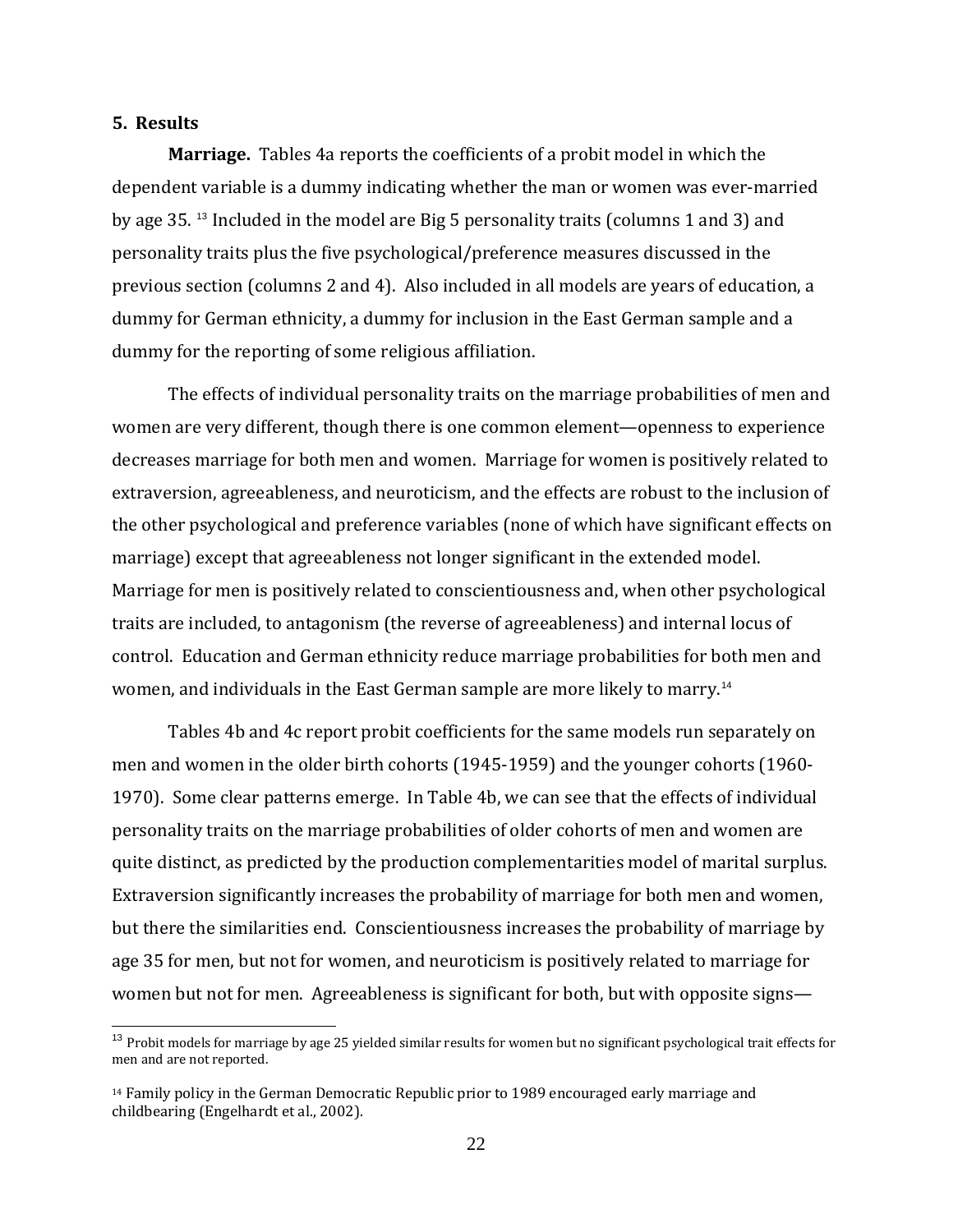agreeable women and antagonistic men are more likely to marry. In other studies (and in this sample as well) antagonism and conscientiousness are predictive of higher earnings, so that these effects on selection into marriage, combined with the selection of agreeable and neurotic (emotional) women, is evidence of specialized production in marriage.

Germany, with women making emotional and social contributions and men, material ones. The inclusion of other psychological traits in the marriage equation does not substantially alter this conclusion. The coefficients on men's personality traits are robust to the inclusion of these additional variables, but the effects of agreeableness and neuroticism on women's marriage probabilities are weakened somewhat. Positive reciprocity, which is strongly correlated with these personality traits, now has a positive and significant effect on marriage for women. In summary, men in the older cohort who marry by age 35 have a trait profile that is related to earnings power rather than interpersonal connection, compared to unmarried men. Combined with the selection of nurturing, sociable, and emotional women into marriage, these results are suggestive of continued specialization in the generation of marital surplus for post‐war cohorts in

Table 4c repeats these analyses for the young cohorts born between 1960 and 1970. The vector of personality coefficients for men and women are remarkably similar (and, in fact, not significantly different from each other). Openness to experience has a large negative effect on the marriage probabilities of both men and women, and conscientiousness has a strong positive effect. At the means of the independent variables, a one standard deviation increase in openness reduces the probability of marriage by 8 percent for women and by 6 percent for men. A one standard deviation increase in conscientiousness increases marriage probabilities by 3 percent for women and 6 percent for men. These results indicate that a willingness to commit to a conventional long-term arrangement has become an important factor in the marriage decisions of both sexes. None of the other psychological traits have any significant impact on marriage, and the only notable change in the personality coefficients when they are included is the appearance of a significant negative effect of neuroticism for men. The strong consistency of the personality effects in marriage selection for men and women suggests that they are reflective of shared preferences for stable and conventional domestic arrangements.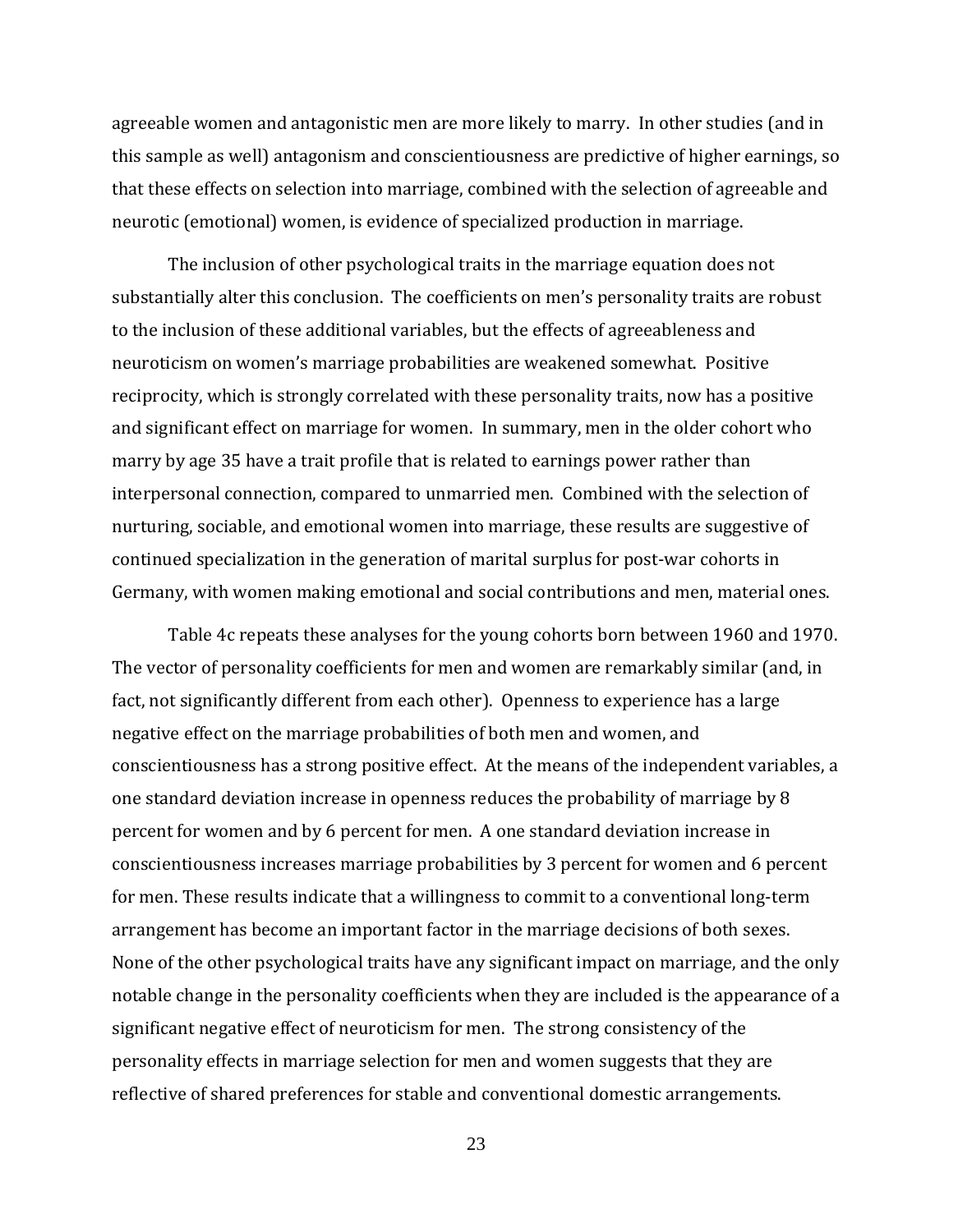|                                  | Women        |                |            | Men            |  |  |
|----------------------------------|--------------|----------------|------------|----------------|--|--|
|                                  | $\mathbf{1}$ | $\overline{2}$ | 3          | $\overline{4}$ |  |  |
| <b>Years of Education</b>        | $-0.077**$   | $-0.077**$     | $-0.035**$ | $-0.045**$     |  |  |
|                                  | (0.018)      | (0.019)        | (0.016)    | (0.017)        |  |  |
| "Big 5" Personality Traits       |              |                |            |                |  |  |
| Openness to Experience           | $-0.041**$   | $-0.042**$     | $-0.035**$ | $-0.027*$      |  |  |
|                                  | (0.014)      | (0.014)        | (0.019)    | (0.014)        |  |  |
| Conscientiousness                | 0.030        | 0.027          | $0.051**$  | $0.056**$      |  |  |
|                                  | (0.019)      | (0.020)        | (0.022)    | (0.017)        |  |  |
| Extraversion                     | $0.041**$    | $0.043**$      | 0.020      | 0.015          |  |  |
|                                  | (0.018)      | (0.018)        | (0.014)    | (0.014)        |  |  |
| Agreeableness                    | $0.032**$    | 0.026          | $-0.021$   | $-0.027*$      |  |  |
|                                  | (0.016)      | (0.018)        | (0.014)    | (0.016)        |  |  |
| Neuroticism                      | $0.027**$    | $0.028*$       | $-0.001$   | $-0.005$       |  |  |
|                                  | (0.013)      | (0.015)        | (0.012)    | (0.013)        |  |  |
| Trusting                         |              | $-0.006$       |            | $-0.018$       |  |  |
|                                  |              | (0.031)        |            | (0.027)        |  |  |
| <b>Risk Aversion</b>             |              | 0.030          |            | $-0.004$       |  |  |
|                                  |              | (0.021)        |            | (0.021)        |  |  |
| <b>Internal Locus of Control</b> |              | 0.010          |            | $0.012*$       |  |  |
|                                  |              | (0.008)        |            | (0.006)        |  |  |
| <b>Positive Reciprocity</b>      |              | 0.022          |            | $-0.024$       |  |  |
|                                  |              | (0.018)        |            | (0.017)        |  |  |
| <b>Negative Reciprocity</b>      |              | 0.002          |            | 0.005          |  |  |
|                                  |              | (0.012)        |            | (0.010)        |  |  |
| <b>German Ethnicity</b>          | $-0.874**$   | $-0.834**$     | $-0.433**$ | $-0.413*$      |  |  |
|                                  | (0.247)      | (0.053)        | (0.220)    | (0.229)        |  |  |
| <b>East Germany</b>              | $0.365**$    | $0.346**$      | $0.403**$  | $0.447**$      |  |  |
|                                  | (0.122)      | (0.126)        | (0.118)    | (0.122)        |  |  |
| <b>Observations</b>              | 3429         | 3241           | 3196       | 3056           |  |  |
| Log likelihood                   | $-1365.11$   | $-1284.57$     | $-1742.76$ | $-1657.27$     |  |  |

## **Table 4a: The Probability of Marriage by Age 35: Full Sample** Probit Model

Note: Numbers in ( ) or reported religiou are robust sta s affiliation. ndard errors. Model also includes age in 2005 and a dummy variable f

 $=p<0.1$ , \*\*=p<0.05. \*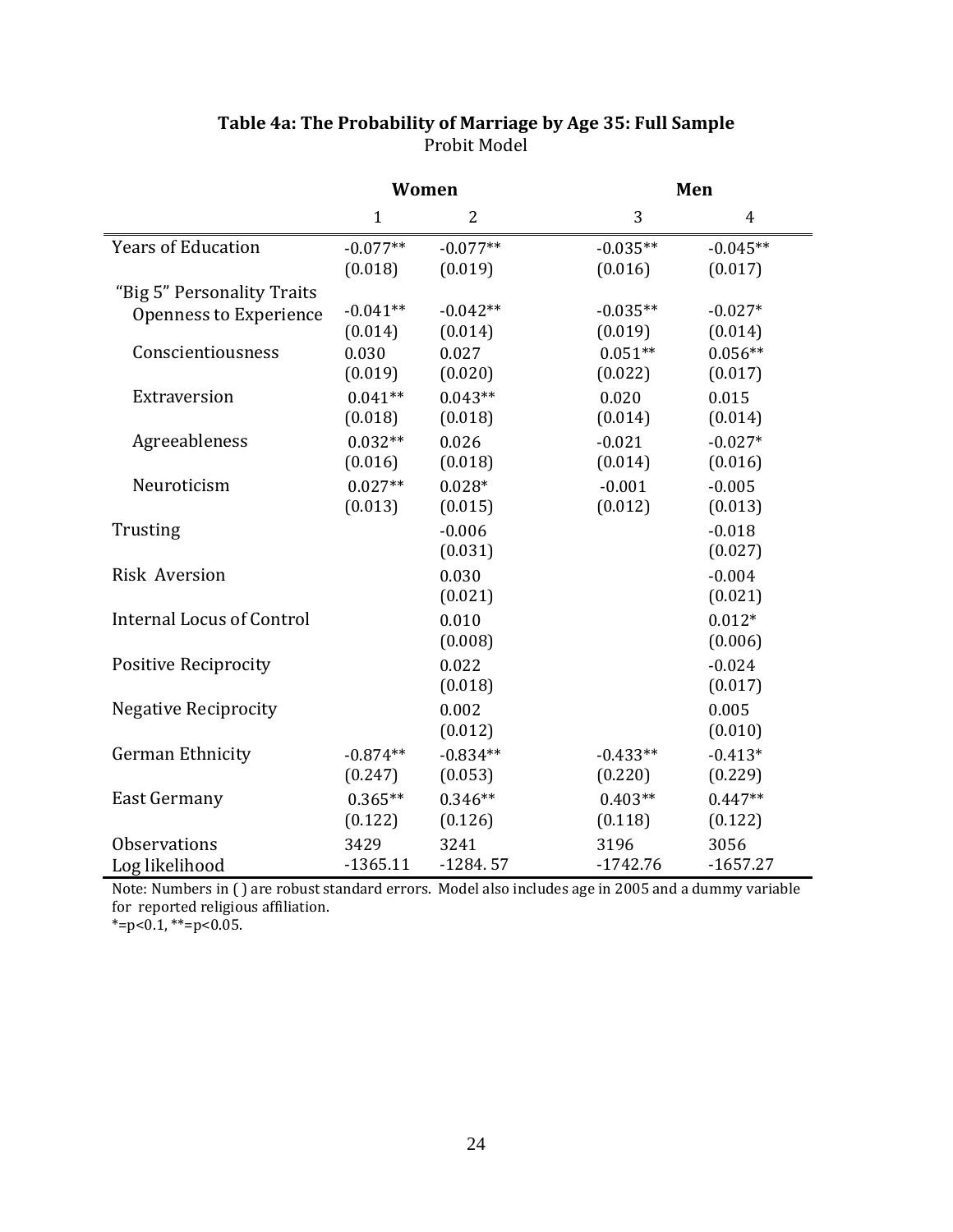|                                  | Women                 |                       |                       | Men                  |  |  |
|----------------------------------|-----------------------|-----------------------|-----------------------|----------------------|--|--|
|                                  | $\mathbf{1}$          | $\overline{2}$        | 3                     | $\overline{4}$       |  |  |
| <b>Years of Education</b>        | $-0.082**$<br>(0.025) | $-0.096**$<br>(0.026) | $-0.024$<br>(0.024)   | $-0.035$<br>(0.023)  |  |  |
| "Big 5" Personality Traits       |                       |                       |                       |                      |  |  |
| Openness to Experience           | $-0.011$              | $-0.009$              | $-0.028$              | $-0.027$             |  |  |
| Conscientiousness                | (0.017)<br>$-0.018$   | (0.017)<br>$-0.020$   | (0.019)<br>$0.054**$  | (0.020)<br>$0.062**$ |  |  |
|                                  | (0.019)               | (0.030)               | (0.022)               | (0.023)              |  |  |
| Extraversion                     | $0.066**$             | $0.064**$             | $0.040**$             | $0.036**$            |  |  |
|                                  | (0.024)               | (0.025)               | (0.013)               | (0.017)              |  |  |
| Agreeableness                    | $0.044**$<br>(0.022)  | 0.031<br>(0.024)      | $-0.040**$<br>(0.020) | $-0.042*$<br>(0.022) |  |  |
| Neuroticism                      | $0.037**$             | 0.021                 | 0.011                 | 0.023                |  |  |
|                                  | (0.017)               | (0.019)               | (0.017)               | (0.018)              |  |  |
| Trusting                         |                       | $-0.036$              |                       | 0.001                |  |  |
|                                  |                       | (0.041)               |                       | (0.037)              |  |  |
| <b>Risk Aversion</b>             |                       | 0.026                 |                       | $-0.032$             |  |  |
|                                  |                       | (0.030)               |                       | (0.030)              |  |  |
| <b>Internal Locus of Control</b> |                       | 0.006                 |                       | 0.009                |  |  |
|                                  |                       | (0.011)               |                       | (0.008)              |  |  |
| <b>Positive Reciprocity</b>      |                       | $0.052**$             |                       | $-0.023$             |  |  |
|                                  |                       | (0.026)               |                       | (0.023)              |  |  |
| <b>Negative Reciprocity</b>      |                       | $-0.000$              |                       | 0.010                |  |  |
|                                  |                       | (0.017)               |                       | (0.015)              |  |  |
| <b>German Ethnicity</b>          | $-0.551*$             | $-0.477$              | $-0.288$              | $-0.271$             |  |  |
|                                  | (0.313)               | (0.053)               | (0.315)               | (0.329)              |  |  |
| <b>East Germany</b>              | $0.526**$             | $0.464**$             | $0.431**$             | $0.412**$            |  |  |
|                                  | (0.189)               | (0.196)               | (0.166)               | (0.166)              |  |  |
| <b>Observations</b>              | 1800                  | 1702                  | 1696                  | 1624                 |  |  |
| Log likelihood                   | $-607.46$             | $-565.75$             | $-848.17$             | $-814.64$            |  |  |

# **Table 4b: The Probability of Marriage by Age 35: Old Cohorts** Probit Model

Note: Numbers in () are robust standard errors. Model also includes age in 2005 and a dummy variable for reported religiou s affiliation.

 $* = p < 0.1, ** = p < 0.05.$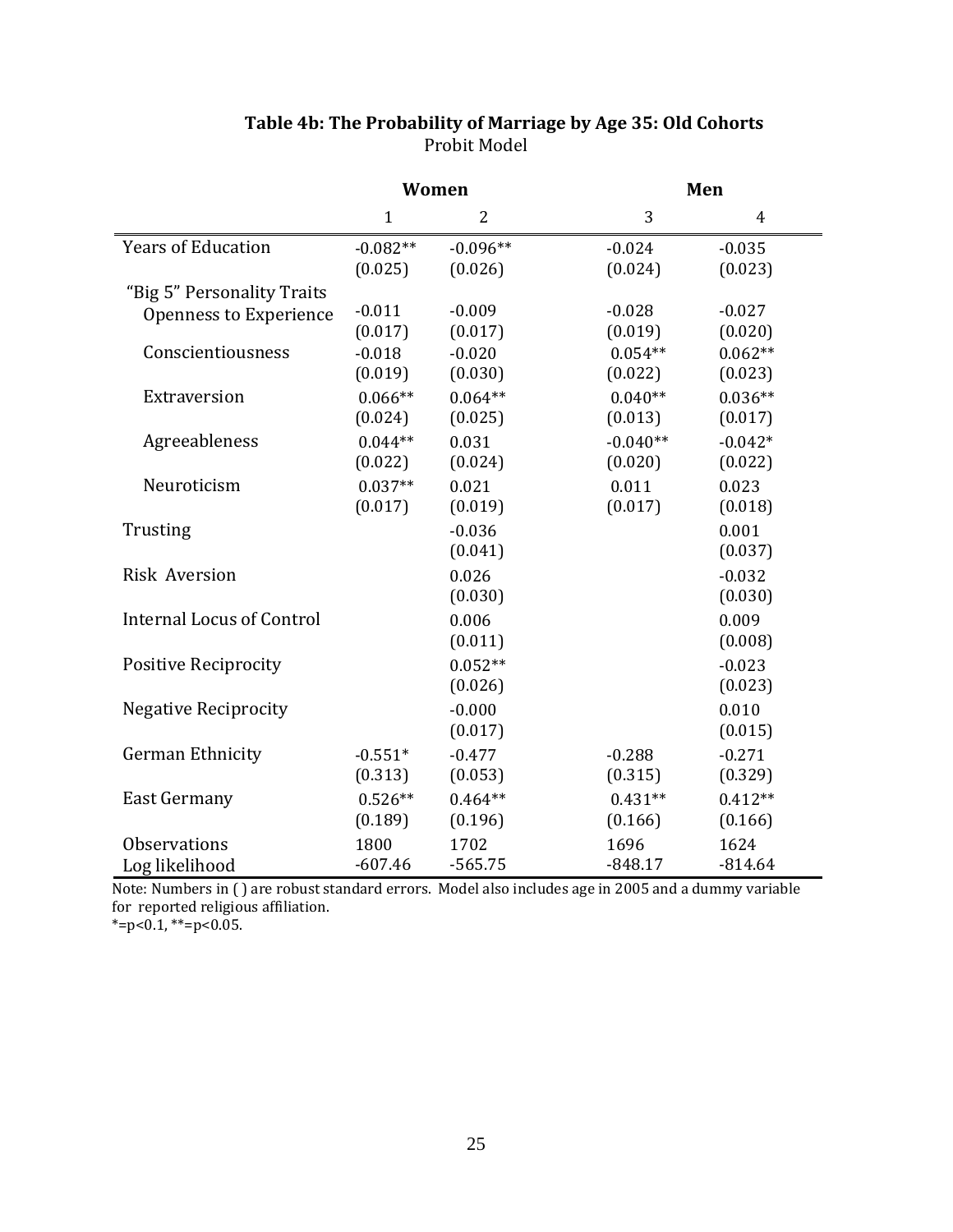|                                  | Women        |                |            | Men            |  |  |
|----------------------------------|--------------|----------------|------------|----------------|--|--|
|                                  | $\mathbf{1}$ | $\overline{2}$ | 3          | $\overline{4}$ |  |  |
| <b>Years of Education</b>        | $-0.079**$   | $-0.066**$     | $-0.053**$ | $-0.062**$     |  |  |
|                                  | (0.023)      | (0.024)        | (0.021)    | (0.022)        |  |  |
| "Big 5" Personality Traits       |              |                |            |                |  |  |
| <b>Openness to Experience</b>    | $-0.062**$   | $-0.069**$     | $-0.046**$ | $-0.035*$      |  |  |
|                                  | (0.020)      | (0.020)        | (0.018)    | (0.020)        |  |  |
| Conscientiousness                | $0.069**$    | $0.071**$      | $0.047**$  | $0.051**$      |  |  |
|                                  | (0.025)      | (0.025)        | (0.023)    | (0.025)        |  |  |
| Extraversion                     | 0.017        | 0.026          | 0.004      | $-0.001$       |  |  |
|                                  | (0.021)      | (0.022)        | (0.020)    | (0.021)        |  |  |
| Agreeableness                    | 0.028        | 0.030          | $-0.004$   | $-0.016$       |  |  |
|                                  | (0.022)      | (0.024)        | (0.020)    | (0.022)        |  |  |
| Neuroticism                      | 0.020        | 0.034          | $-0.025$   | $-0.032*$      |  |  |
|                                  | (0.019)      | (0.021)        | (0.017)    | (0.019)        |  |  |
| Trusting                         |              | 0.026          |            | $-0.036$       |  |  |
|                                  |              | (0.040)        |            | (0.037)        |  |  |
| <b>Risk Aversion</b>             |              | 0.033          |            | 0.016          |  |  |
|                                  |              | (0.027)        |            | (0.027)        |  |  |
| <b>Internal Locus of Control</b> |              | 0.011          |            | 0.012          |  |  |
|                                  |              | (0.009)        |            | (0.009)        |  |  |
| <b>Positive Reciprocity</b>      |              | $-0.006$       |            | $-0.021$       |  |  |
|                                  |              | (0.022)        |            | (0.023)        |  |  |
| <b>Negative Reciprocity</b>      |              | 0.006          |            | $-0.002$       |  |  |
|                                  |              | (0.015)        |            | (0.014)        |  |  |
| <b>German Ethnicity</b>          | $-1.242**$   | $-1.259**$     | $-0.605**$ | $-0.561*$      |  |  |
|                                  | (0.341)      | (0.358)        | (0.302)    | (0.315)        |  |  |
| <b>East Germany</b>              | 0.224        | 0.253          | $0.400**$  | $0.501**$      |  |  |
|                                  | (0.163)      | (0.169)        | (0.166)    | (0.176)        |  |  |
| <b>Observations</b>              | 1629         | 1539           | 1500       | 1432           |  |  |
| Log likelihood                   | $-734.29$    | $-691.47$      | $-875.20$  | $-817.86$      |  |  |

# **Table 4c: The Probability of Marriage by Age 35: Young Cohorts** Probit Model

Note: Numbers in ( ) for reported religiou are robust sta s affiliation. ndard errors. Model also includes age in 2005 and a dummy variable

 $* = p < 0.1, ** = p < 0.05.$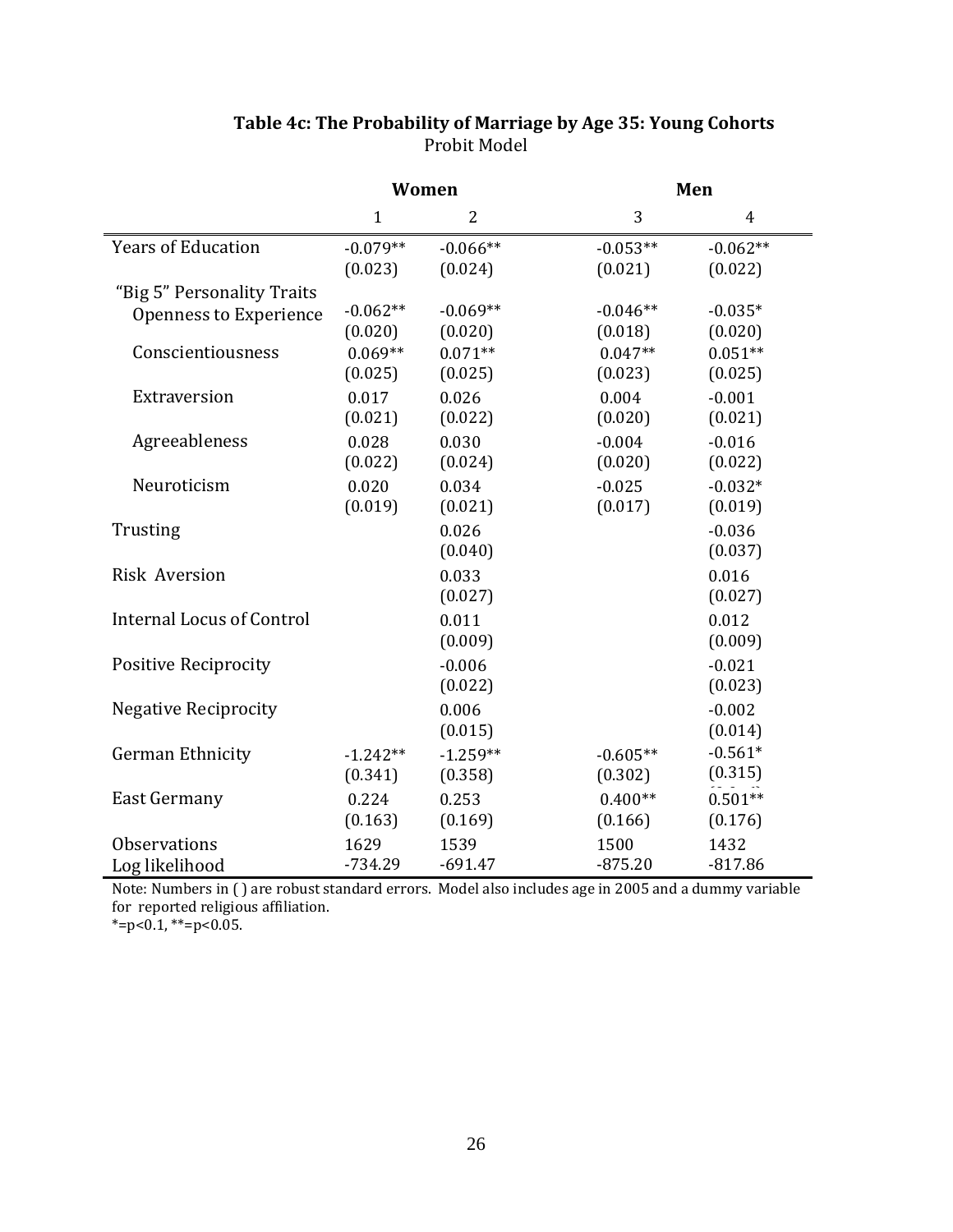<span id="page-27-0"></span>**Divorce**. In Tables 5a, the hazard ratios for a Cox proportional hazards model of time to divorce for first marriages are reported for the full sample. The divorce models are more difficult to interpret than the marriage models in Table 4, primarily because the non‐ personality traits are more important determinants of divorce than of marriage, and some concerns about reverse causality arise for these variables. The most notable result is the very strong positive effect of openness to experience on the divorce probabilities of both men and women. For the combined cohorts, a one standard deviation increase in openness increases the divorce hazard by 12 percent for women and by 20 percent for men. The finding that openness, which is associated with a desire for variety and change, is a significant detriment to a stable marital arrangement suggests a re-interpretation of the "surprise" model of divorce.[15](#page-27-0) That individuals have a taste for variety is a commonplace assumption, and the demand for variety in other spheres has been shown to be associated with income and education.<sup>[16](#page-27-0)</sup> In intimate partnerships, it appears that a taste for variety may be destabilizing.

For men, extraversion as well as openness increases the probability of divorce, and conscientiousness decreases it. The conscientiousness result is consistent with the positive effect of this trait on marriage for men, and with an interpretation that conscientiousness increases marital surplus. However, the divorce models are not strictly reversals of the marriage results—the positive effect of male extraversion suggests that this trait may increase the productivity of searching for partners, thus increasing both marriage and divorce probabilities.

The personality-only model of divorce for the older cohorts of men (Table 5b) yield results that are very similar to those for the full sample—extraversion and openness significantly increase divorce, and conscientiousness decreases it. For women in the older cohorts, agreeableness has a negative effect on divorce, while neuroticism has a positive effect. Once again, these results are not consistent with a simple low-marital-surplus story about divorce, since neuroticism had positive effects on marriage.

 $\overline{a}$ 

<sup>&</sup>lt;sup>15</sup> If the sample is split by education level  $\left($ <12, =>12), the impact of openness on the probability of marriage by age 35 is much stronger for the high-education group, and is a significant determinant of divorce only among the low-education group.<br><sup>16</sup> For example, Behrman and Deolalikar (1989) and Gronau and Hamermesh (2008).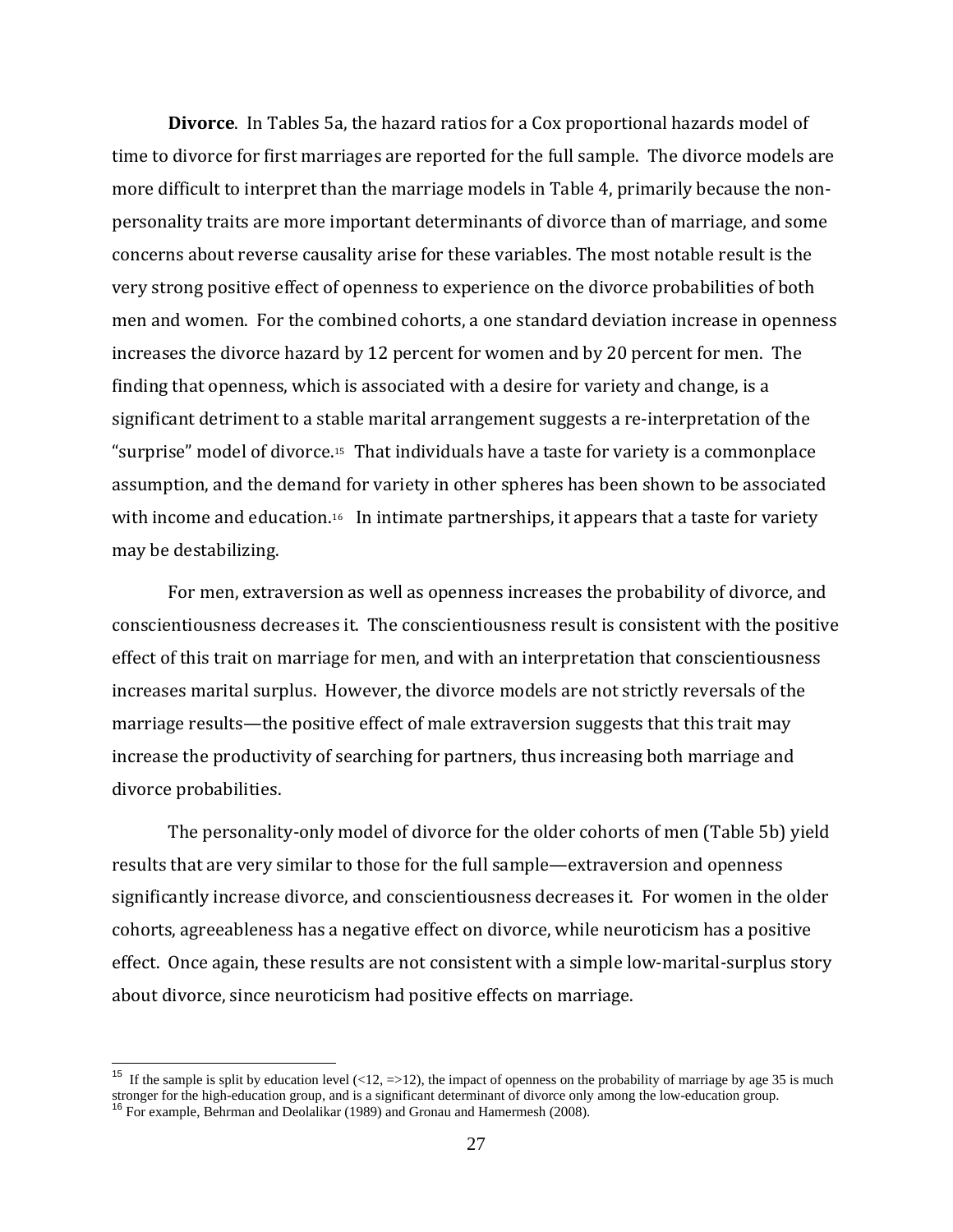<span id="page-28-0"></span>Neuroticism/emotionality may have a negative effect on problem‐solving within marriage, as well as a positive effect on preferences for marriage among women.

For the younger cohorts (Table 5c) there are no significant effects of personality on divorce, except a positive effect of openness to experience for women only. Openness has no significant impact on the probability of divorce for younger men—nor do any other psychological characteristics other than trust. A possible explanation for this is that we observe, on average, only the first 13 years of marriage for these men, and only 18 percent of them have divorced by this time (as opposed to one‐quarter of the other cohort‐sex groups).

In the full models that include additional psychological and preference variables we find that, particularly for the full sample, the personality coefficients are reasonably robust to the inclusion of these measures. An unwillingness to trust others increases the divorce propensity for all groups except the older men, though this trait did not affect the propensity to marry. This result raises some concerns about reverse causality: little is known about the temporal stability of this measure, and it seems possible that the experience of divorce might reduce trust. For all groups except the young men, the risk-loving are more likely to divorce.<sup>[17](#page-28-0)</sup> The only other significant effects come in the divorce model for the younger cohorts of women. For this group, an internal locus of control and high levels of positive reciprocity tend to reduce the probability of divorce.

The dissolution of a first marriage or cohabitation appears to be related to three factors that are influenced by personality and other psychological traits: low marital surplus (openness, agreeableness), emotional stability/positive affect (neuroticism, positive reciprocity, locus of control), and the arrival and assessment of alternatives (extraversion, risk aversion). Emotional stability seems to be particularly salient for women, and the availability of alternatives for men.

 $\overline{a}$ 

<sup>&</sup>lt;sup>17</sup> These results are consistent with the findings of Light and Ahn (2009).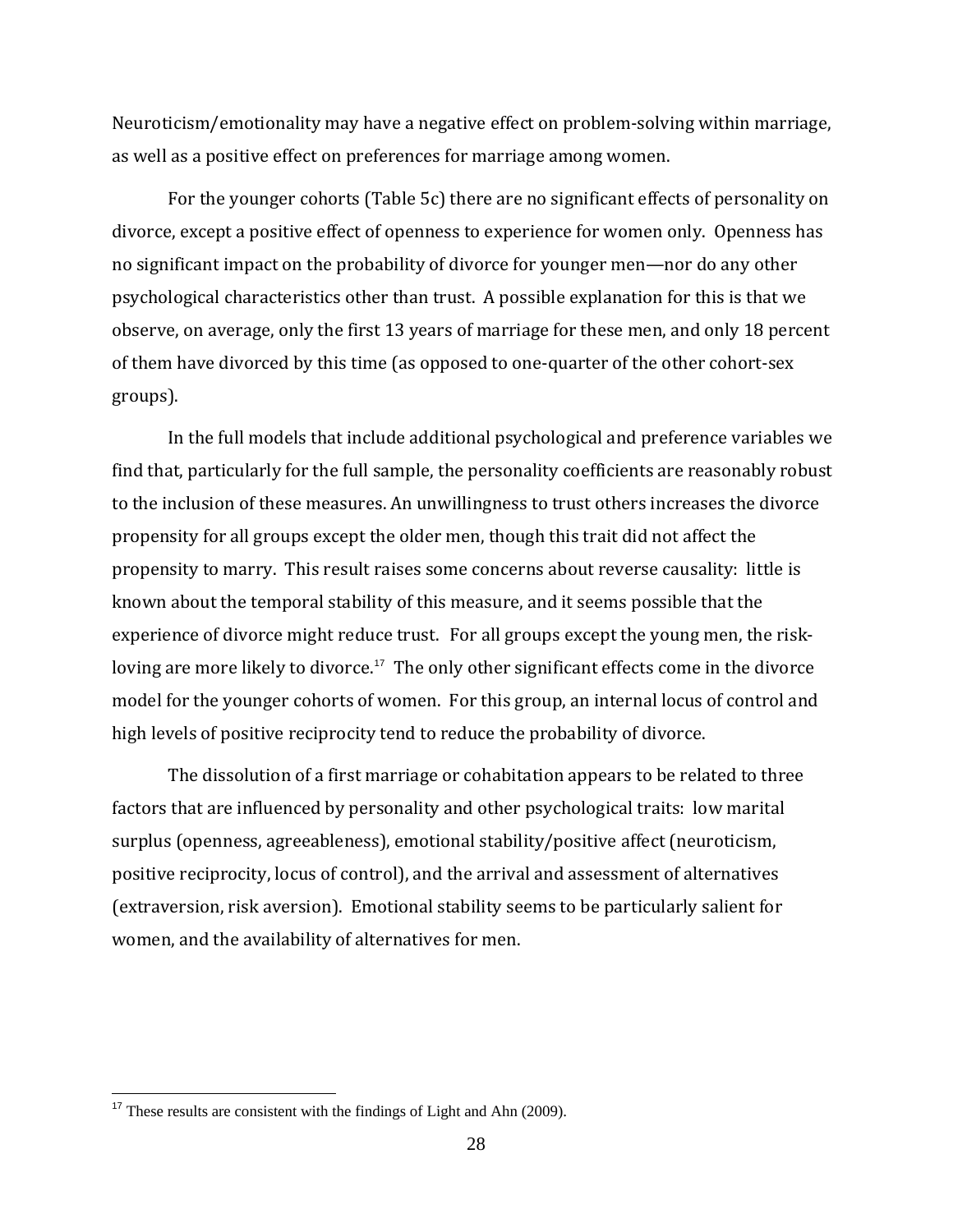# **Table 5a: Divorce Hazard Ratios for First Marriages—Full Sample**

Cox proportional hazard model

|                                  | <b>Women</b>     |                  | Men                  |                      |  |
|----------------------------------|------------------|------------------|----------------------|----------------------|--|
|                                  | $\mathbf{1}$     | $\overline{2}$   | 3                    | $\overline{4}$       |  |
| <b>Years of Education</b>        | 0.967<br>(0.037) | 0.964<br>(0.028) | $0.920**$<br>(0.024) | $0.943**$<br>(0.027) |  |
| "Big 5" Personality Traits       |                  |                  |                      |                      |  |
| Openness to Experience           | 1.039*           | $1.044**$        | $1.048**$            | 1.056**              |  |
|                                  | (0.023)          | (0.018)          | (0.019)              | (0.019)              |  |
| Conscientiousness                | 1.018<br>(0.029) | 1.023<br>(0.026) | $0.943**$<br>(0.023) | $0.944**$<br>(0.023) |  |
| Extraversion                     | 1.031            | 1.013            | $1.045**$            | 1.038*               |  |
|                                  | (0.019)          | (0.017)          | (0.020)              | (0.021)              |  |
| Agreeableness                    | 0.987<br>(0.019) | 1.005<br>(0.023) | 0.996<br>(0.024)     | 1.020<br>(0.028)     |  |
| Neuroticism                      | 1.024            | 1.009            | 0.994                | 0.979                |  |
|                                  | (0.016)          | (0.015)          | (0.016)              | (0.017)              |  |
| Trusting                         |                  | $0.912**$        |                      | $0.887**$            |  |
|                                  |                  | (0.034)          |                      | (0.033)              |  |
| <b>Risk Aversion</b>             |                  | $0.923**$        |                      | 0.968                |  |
|                                  |                  | (0.024)          |                      | (0.030)              |  |
| <b>Internal Locus of Control</b> |                  | $0.980**$        |                      | 0.998                |  |
|                                  |                  | (0.009)          |                      | (0.009)              |  |
| <b>Positive Reciprocity</b>      |                  | 0.960            |                      | 0.994                |  |
|                                  |                  | (0.028)          |                      | (0.022)              |  |
| <b>Negative Reciprocity</b>      |                  | 1.012            |                      | 1.016                |  |
|                                  |                  | (0.015)          |                      | (0.016)              |  |
| German Ethnicity                 | 1.323            | 1.298            | 1.819*               | 1.957*               |  |
|                                  | (0.422)          | (0.460)          | (0.636)              | (0.720)              |  |
| East German                      | 0.909            | 0.875            | 1.012                | 0.983                |  |
|                                  | (0.128)          | (0.128)          | (0.155)              | (0.156)              |  |
| <b>Observations</b>              | 3830             | 3626             | 3231                 | 3099                 |  |
| Log likelihood                   |                  | -7080.29         | -5509.31             | -5239.89             |  |

Note: Numbers in () are robust standard errors. Model also includes age at first marriage, year of marriage, and dumm  $* = p < 0.1, ** = p < 0.05.$ y for reported religious affiliation.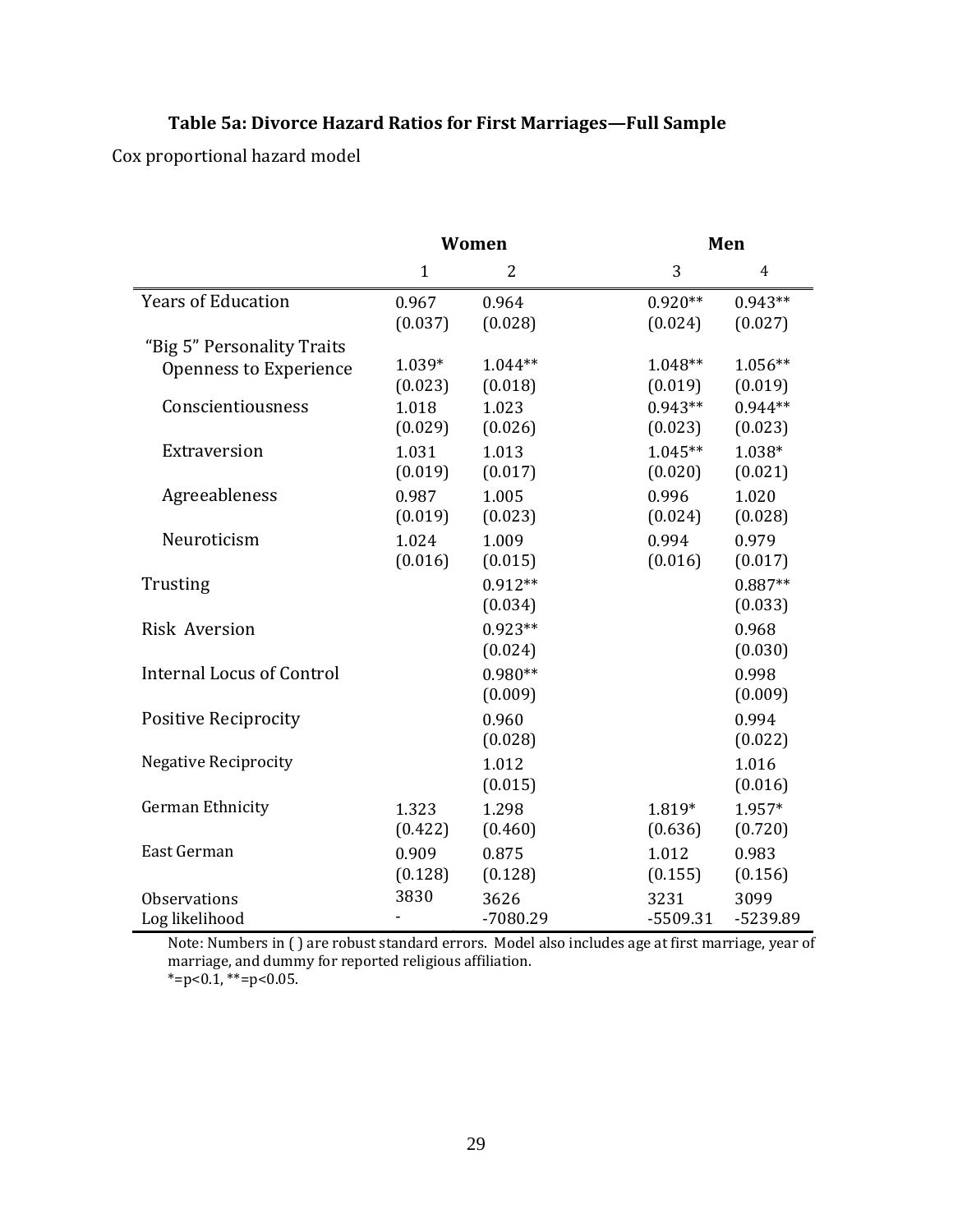|                                  | Women                |                      | Men                  |                      |  |
|----------------------------------|----------------------|----------------------|----------------------|----------------------|--|
|                                  | $\mathbf{1}$         | $\overline{2}$       | 3                    | $\overline{4}$       |  |
| <b>Years of Education</b>        | 1.048<br>(0.042)     | 1.018<br>(0.031)     | $0.920**$<br>(0.029) | $0.935**$<br>(0.029) |  |
| "Big 5" Personality Traits       |                      |                      |                      |                      |  |
| <b>Openness to Experience</b>    | 1.026<br>(0.029)     | 1.039*<br>(0.022)    | $1.076**$<br>(0.024) | $1.065**$<br>(0.023) |  |
| Conscientiousness                | 1.020<br>(0.033)     | 1.028<br>(0.030)     | $0.940*$<br>(0.031)  | $0.947*$<br>(0.030)  |  |
| Extraversion                     | 1.023<br>(0.027)     | 1.009<br>(0.024)     | $1.053**$<br>(0.025) | 1.040<br>(0.026)     |  |
| Agreeableness                    | $0.938**$<br>(0.024) | 0.960<br>(0.025)     | 0.993<br>(0.031)     | 1.018<br>(0.031)     |  |
| Neuroticism                      | $1.037*$<br>(0.020)  | 1.018<br>(0.020)     | 0.974<br>(0.020)     | $0.962*$<br>(0.022)  |  |
| Trusting                         |                      | $0.913**$<br>(0.043) |                      | 0.944<br>(0.038)     |  |
| <b>Risk Aversion</b>             |                      | $0.927**$<br>(0.026) |                      | $0.932*$<br>(0.034)  |  |
| <b>Internal Locus of Control</b> |                      | 0.986<br>(0.011)     |                      | 0.988<br>(0.011)     |  |
| <b>Positive Reciprocity</b>      |                      | 0.994<br>(0.026)     |                      | 0.984<br>(0.026)     |  |
| <b>Negative Reciprocity</b>      |                      | 1.010<br>(0.017)     |                      | 1.002<br>(0.019)     |  |
| German Ethnicity                 | 1.203<br>(0.417)     | 1.271<br>(0.461)     | 1.388<br>(0.727)     | 1.344<br>(0.724)     |  |
| East German                      | 0.841<br>(0.165)     | 0.871<br>(0.170)     | 0.991<br>(0.192)     | 0.928<br>(0.180)     |  |
| Observations                     | 1688                 | 1602                 | 1563                 | 1499                 |  |
| Log likelihood                   | $-3471.66$           | $-3271.62$           | $-2940.85$           | $-2849.41$           |  |

# **Table 5b: Divorce Hazard Ratios for First Marriages—Old Cohorts** Cox proportional hazard model

Note: Numbers in ( ) marriage, and dumm  $*=p<0.1, **=p<0.05$ . are robust standard errors. Model also includes age at first marriage, year of y for reported religious affiliation.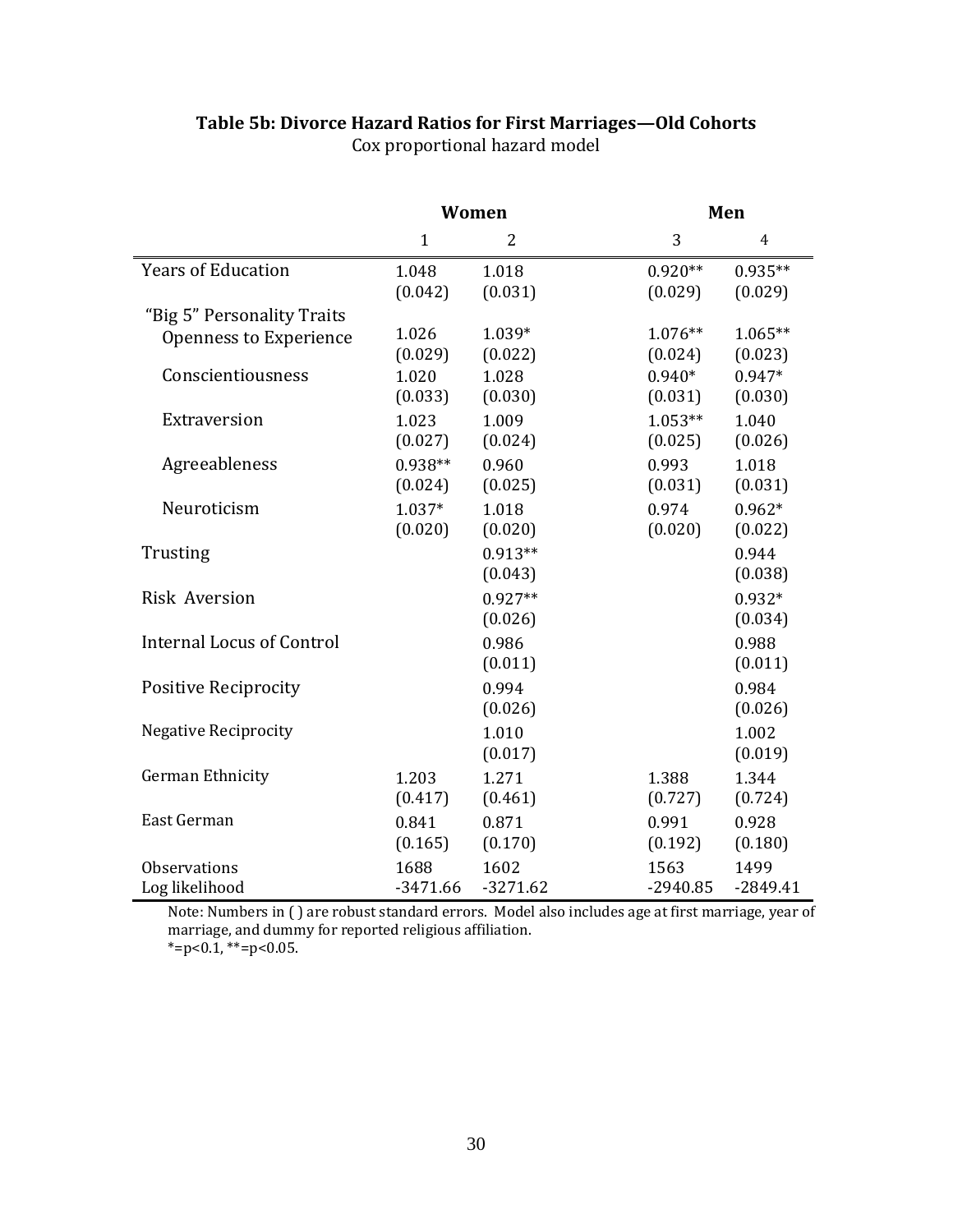|                                  | Women                |                      | Men                 |                      |  |
|----------------------------------|----------------------|----------------------|---------------------|----------------------|--|
|                                  | $\mathbf{1}$         | $\overline{2}$       | 3                   | $\overline{4}$       |  |
| <b>Years of Education</b>        | $0.866**$<br>(0.042) | $0.893**$<br>(0.045) | $0.922*$<br>(0.042) | 0.979<br>(0.051)     |  |
| "Big 5" Personality Traits       |                      |                      |                     |                      |  |
| Openness to Experience           | 1.059**<br>(0.028)   | $1.052*$<br>(0.028)  | 1.009<br>(0.028)    | 1.031<br>(0.027)     |  |
| Conscientiousness                | 1.009<br>(0.043)     | 1.008<br>(0.039)     | 0.958<br>(0.033)    | 0.952<br>(0.036)     |  |
| Extraversion                     | 1.030<br>(0.023)     | 1.016<br>(0.025)     | 1.039<br>(0.032)    | 1.048<br>(0.034)     |  |
| Agreeableness                    | 1.041<br>(0.028)     | 1.059<br>(0.039)     | 0.996<br>(0.039)    | 1.019<br>(0.047)     |  |
| Neuroticism                      | 1.009<br>(0.021)     | 1.003<br>(0.022)     | 1.024<br>(0.027)    | 1.013<br>(0.029)     |  |
| Trusting                         |                      | $0.902*$<br>(0.056)  |                     | $0.791**$<br>(0.054) |  |
| <b>Risk Aversion</b>             |                      | $0.923**$<br>(0.038) |                     | 1.027<br>(0.053)     |  |
| <b>Internal Locus of Control</b> |                      | $0.975*$<br>(0.014)  |                     | 1.014<br>(0.016)     |  |
| <b>Positive Reciprocity</b>      |                      | $0.923*$<br>(0.042)  |                     | 1.009<br>(0.038)     |  |
| <b>Negative Reciprocity</b>      |                      | 1.013<br>(0.026)     |                     | 1.041<br>(0.027)     |  |
| German Ethnicity                 | 1.346<br>(0.632)     | 1.288<br>(0.646)     | $2.544*$<br>(1.223) | 3.082**<br>(1.438)   |  |
| East German                      | 0.937<br>(0.183)     | 0.841<br>(0.179)     | 1.067<br>(0.244)    | 1.036<br>(0.247)     |  |
| <b>Observations</b>              | 2142                 | 2024                 | 1668                | 1600                 |  |
| Log likelihood                   | $-3653.28$           | $-3184.65$           | $-2110.25$          | $-1948.01$           |  |

# **Table 5c: Divorce Hazard Ratios for First Marriages—Young Cohorts** Cox proportional hazard model

Note: Numbers in ( ) marriage, and dumm  $*=p<0.1, **=p<0.05$ . are robust standard errors. Model also includes age at first marriage, year of y for reported religious affiliation.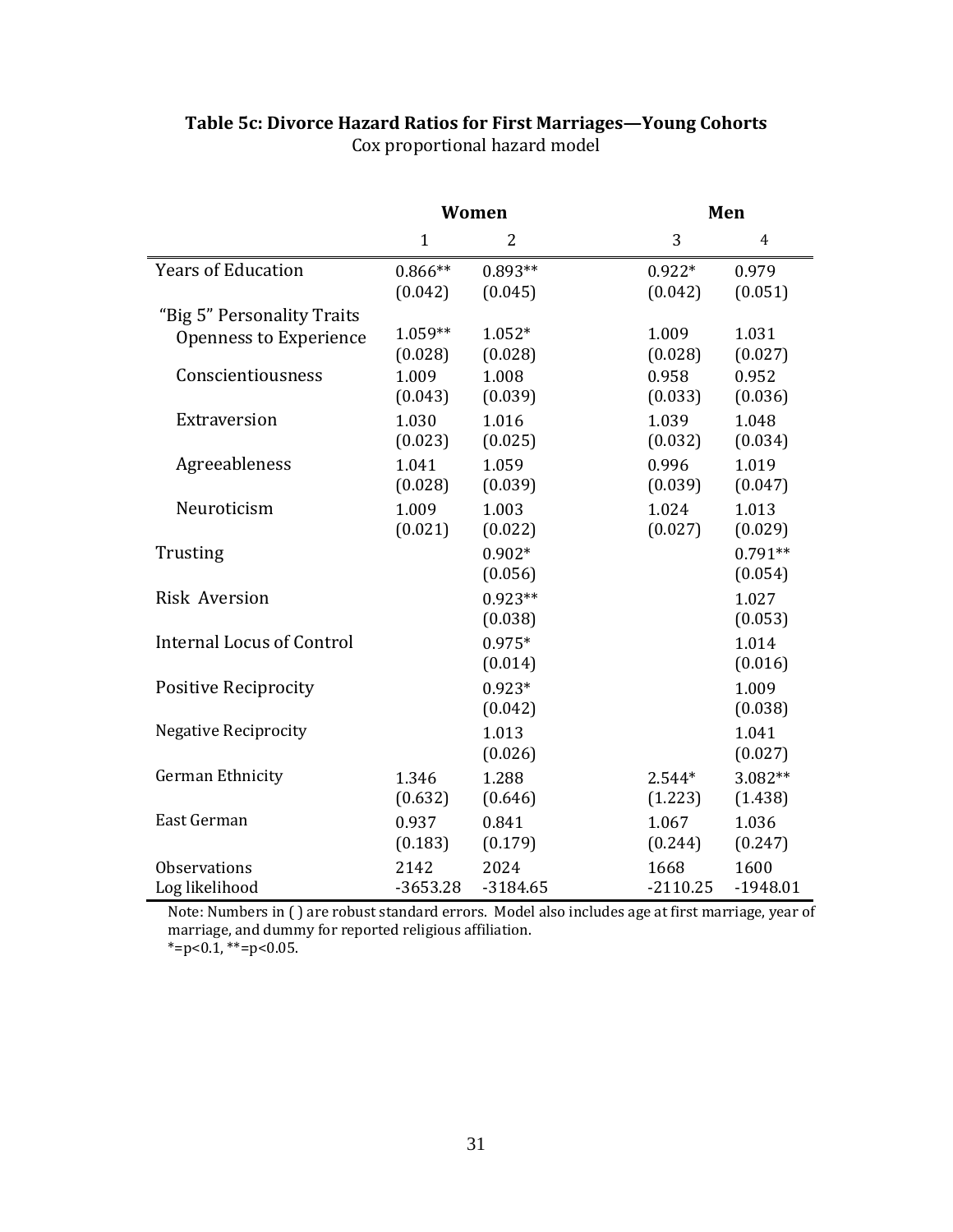## <span id="page-32-0"></span>**6. Conclusions**

 $\overline{a}$ 

Evidence from the German Socio‐economic Panel Study shows that several dimensions of personality are strongly associated with the propensity of men and women to marry and to divorce. For younger cohorts, born between 1960 and 1970, two personality traits (openness to experience and conscientiousness) have large and essentially identical effects on the probability that men and women marry by age 35. This is consistent with a model in which marital surplus depends on the joint consumption of public goods, and these personality traits appear to be associated with high demand for marital public goods. For older cohorts, born between 1945 and 1959, psychological traits have gender-distinct effects on marriage that suggest specialized production of marital services, with agreeable and emotional women, and conscientious, antagonistic men more likely to marry.

Openness to experience, which reflects a desire for variety and change as well as imagination and creativity, is strongly related to both long-term singlehood and to divorce for both men and women.<sup>[18](#page-32-0)</sup> The divorce models indicate that, with a few exceptions, traits expected to contribute to marital surplus, based on the marriage models, also inhibit divorce. There is some evidence that divorce may also be driven by difficulties in problem‐ solving or negotiation, including a positive effect of neuroticism for older women and a negative effect of positive reciprocity for younger women. More notable are effects that seem consistent with the impact of openness to experience and suggest that a willingness to consider and seek out alternatives may increase the risk of divorce—the positive effects of risk tolerance and of male extraversion.

For the older cohorts, the determinants of marriage for men and women include some distinct differences that suggest marital surplus is related to nurturance by women and to men's stability and earnings. This pattern is consistent with the relatively conservative social environment in Germany, and with the persistence of traditional

<sup>&</sup>lt;sup>18</sup> This result appears to be counter to most findings in the psychology literature. Ozer and Benet-Martinez (2006) note, in a survey that demonstrates the "ubiquity" of personality impacts on important outcomes, "openness has no well‐documented effects in the interpersonal domain that we were able to locate' (p. 410).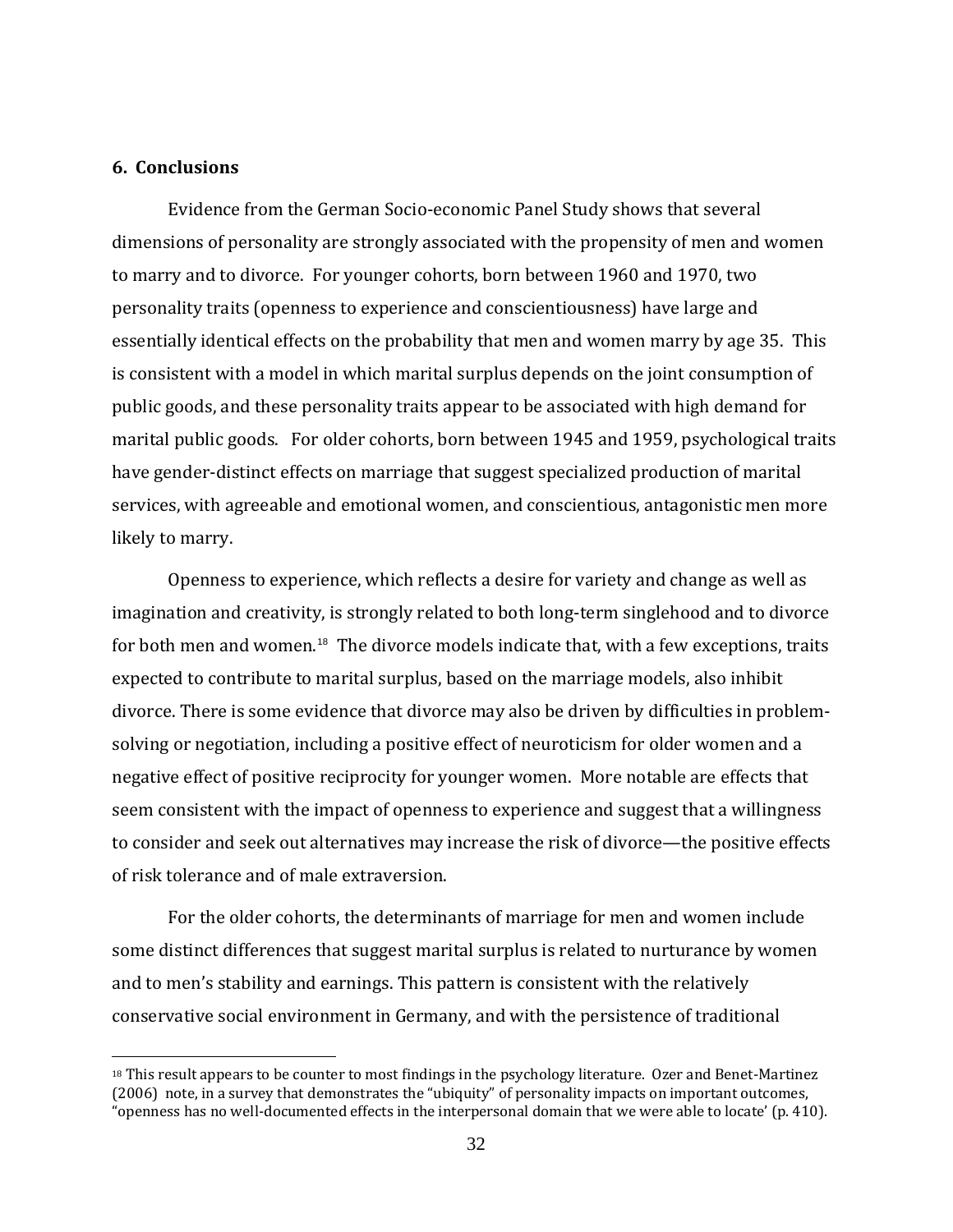gender roles reflected in the slow movement of women into the paid workforce in this country. However, the marriage models for younger cohorts indicate a pronounced change in the selection of men and women into marriage and cohabitation, with high levels of conscientiousness and a tolerance for lack of variety increasing the attractiveness of domestic partnerships for both sexes.

In general, these results indicate that personality traits measure aspects of individual preferences and capabilities that are important in generating positive returns to an intimate partnership such as marriage, and in maintaining marital stability. Further, the distinctly different patterns of selection by personality into marriage and divorce between older and younger cohorts of the German population are consistent with a rapid change in the nature of marriage—from an institution in which gender‐specialized production and exchange is an important source of marital surplus to one in which the joint consumption of family public goods is paramount.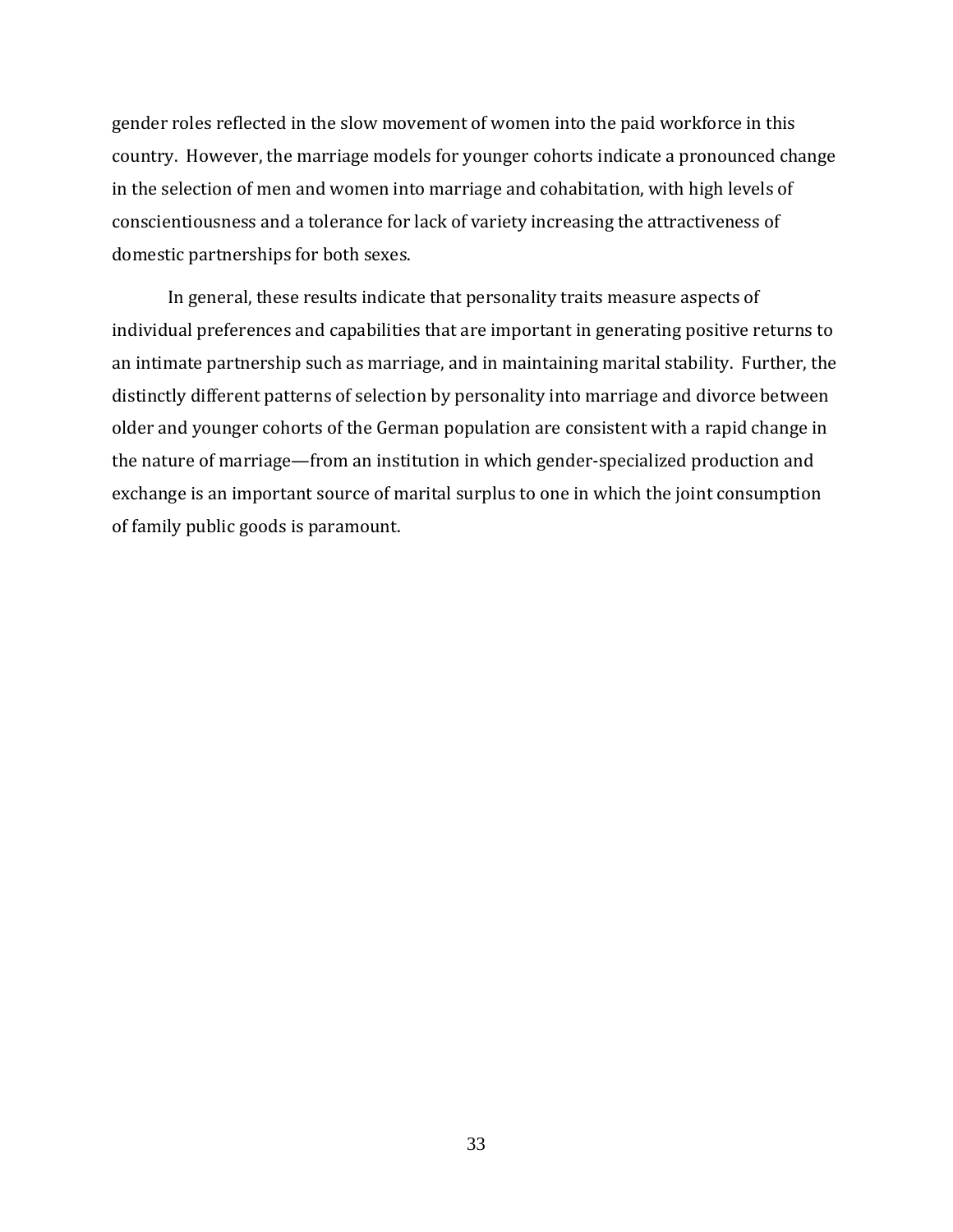References

Becker, Gary S. 1981. *A Treatise on the Family*. Cambridge: Harvard University Press.

Becker, Gary S., Elisabeth M. Landes, and Robert T. Michael. 1977. "An Economic Analysis of Marital Instability," *Journal of Political Economy* 85(6): 1141‐1187.

Behrman, Jere R and Anil B. Deolalikar. 1989. "Is Variety the Spice of Life? Implications for Calorie Intake," *The Review of Economics and Statistics* 71(4): 666‐72.

Bergstrom, Theodore C. and Richard C. Cornes. 1983. "Independence of Allocative Efficiency from Distribution in the Theory of Public Goods," *Econometrica* 51(6): 1753‐ 1765.

Blanden, Jo, Paul Gregg, and Lindsey Macmillan. 2007. ["Accounting for](http://www.blackwell-synergy.com/doi/abs/10.1111/j.1468-0297.2007.02034.x)  [Intergenerational Income Persistence: Non‐cognitive Skills, Ability and Education,](http://www.blackwell-synergy.com/doi/abs/10.1111/j.1468-0297.2007.02034.x)" *The Economic Journal* 117(519): C43‐C60.

Borghans, Lex, Angela Lee Duckworth, James J. Heckman, and Bas ter Weel. 2008. "The Economics and Psychology of Personality Traits." *Journal of Human Resources* 43(4): 972‐1059.

Bowles, Samuel and Herbert Gintis. 1976. *Schooling in Capitalist America: Educational Reform and the Contradictions of Economic Life.* New York: Basic Books.

Bowles, Samuel, Herbert Gintis, and Melissa Osborne. 2001. "[The Determinants of](http://ideas.repec.org/a/aea/jeclit/v39y2001i4p1137-1176.html)  [Earning](http://ideas.repec.org/a/aea/jeclit/v39y2001i4p1137-1176.html)s: A Behavioral Approach," *Journal of Economic [Literature](http://ideas.repec.org/a/aea/jeclit/v39y2001i4p1137-1176.html)* 39(4): 1137‐1176.

Caprara, Gian Vittorio and Daniel Cervone. 2000. *Personality: Determinants, Dynam ics, and Potentials*. Cambridge University Press.

Caspi, Avshalom and Ellen S. Herbener. 1990. "Continuity and Change: Assortative Marriage and the Consistency of Personality in Adulthood," *Journal of Personality and Social Psychology* 58(2): 250‐258.

Charles, Kerwin Kofi and Melvin Stephens Jr.. 2004. "Job Displacement, Disability, and Divorce," *Journal of Labor Economics* 22(2): 489‐522.

Costa, P. T. and R.R. McCrae. 1994. "Longitudinal Stability of Adult Personality," in R. Hogan, J. Johnson and S. Briggs (eds.), *Handbook of Personality Psychology*. San Diego: Academic Press: 269‐290.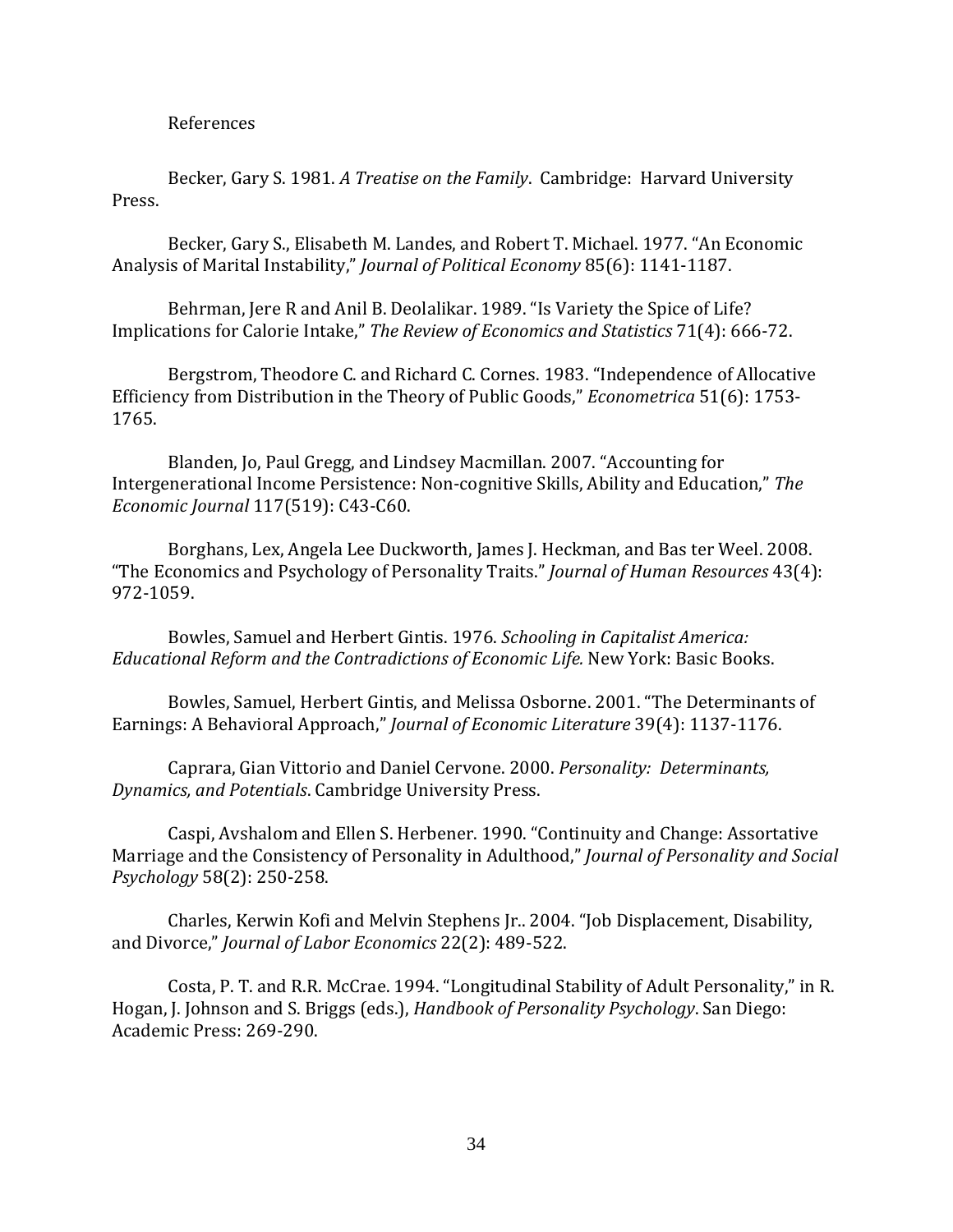Dohmen, Thomas, Armin Falk, David Huffman and Uwe Sunde. 2006. "The Intergenerational Transmission of Risk and Trust Attitudes". IZA DP 2380, Bonn, Germany: Institute for the Study of Labor.

Dohmen, Thomas, Armin Falk, David Huffman, Uwe Sunde, Jürgen Schupp, and Gert G. Wagner. 2005. "Individual Risk Attitudes : New Evidence from a Large, Representative, Experimentally‐Validated Survey." Discussion Papers of DIW, Berlin, Germany: German Institute for Economic Research.

Duncan, Greg J. and Dunifon, Rachel. 1998. "Soft‐Skills and Long‐Run Labor Market Success," *Research in Labor Economics* 17.

Engelhardt, Henriette, Heike Trappe, and Jaap Dronkers. 2002. "Differences in Family Policy and the Intergenerational Transmission of Divorce: A Comparison between the former East and West Germany," *Demographic Research* 6(11): 295‐324.

Fehr, Ernst. 2008. "On the Economics and Biology of Trust." IZA DP 3895, Bonn, Germany: Institute for the Study of Labor.

Fehr, Ernst, Urs Fischbacher, Bernhard Von Rosenbladt, Jürgen Schupp, and Gert G.Wagner. (2003). "A Nationwide Laboratory Examining Trust and Trustworthiness by Integrating Behavioural Experiments into Representative Surveys," CEPR Discussion Paper No. 3858. Available at SSRN: http://ssrn.com/abstract=413204.

Goldberg, L.R. 1981. "Language and Individual Differences: The Search for Universals in Personality Lexicons." in *Review of Personality and Social Psychology*, Vol. 2, ed. L. Wheeler, 141‐165. Sage, Beverly Hills, CA.

Goerke, Laszlo and Pannenberg, Markus. 2008. "Risk Aversion and Trade Union Membership," IZA DP No. 3351, Bonn, Germany: Institute for the Study of Labor.

Gronau, Reuben and Daniel S. Hamermesh. 2008. "The Demand for Variety: A Household Production Perspective," *Review of Economics and Statistics* 90(3): 562‐572

Heckman, James J., Jora Stixrud, and Sergio Urzua. 2006. "The Effects of Cognitive and Non‐cognitive Abilities on Labor Market," *Journal of Labor Economics* 24(3): 411‐82.

Heineck, Guido. 2007. "Does it Pay to be Nice? Personality and Earnings in the U.K." LASER Discussion Paper #3.

Heineck, Guido and Silke Anger. 2008. "The Returns to Cognitive Abilities and Personality Traits in Germany," DIW Berlin Discussion Paper 836, Berlin, Germany: Deutsches Institut für Wirtschaftsforschung.

Hogan, Robert and Joyce Hogan. 2007. *Hogan Personality Inventory Manual, Third Edition.* Tulsa, OK: Hogan Assessment Systems.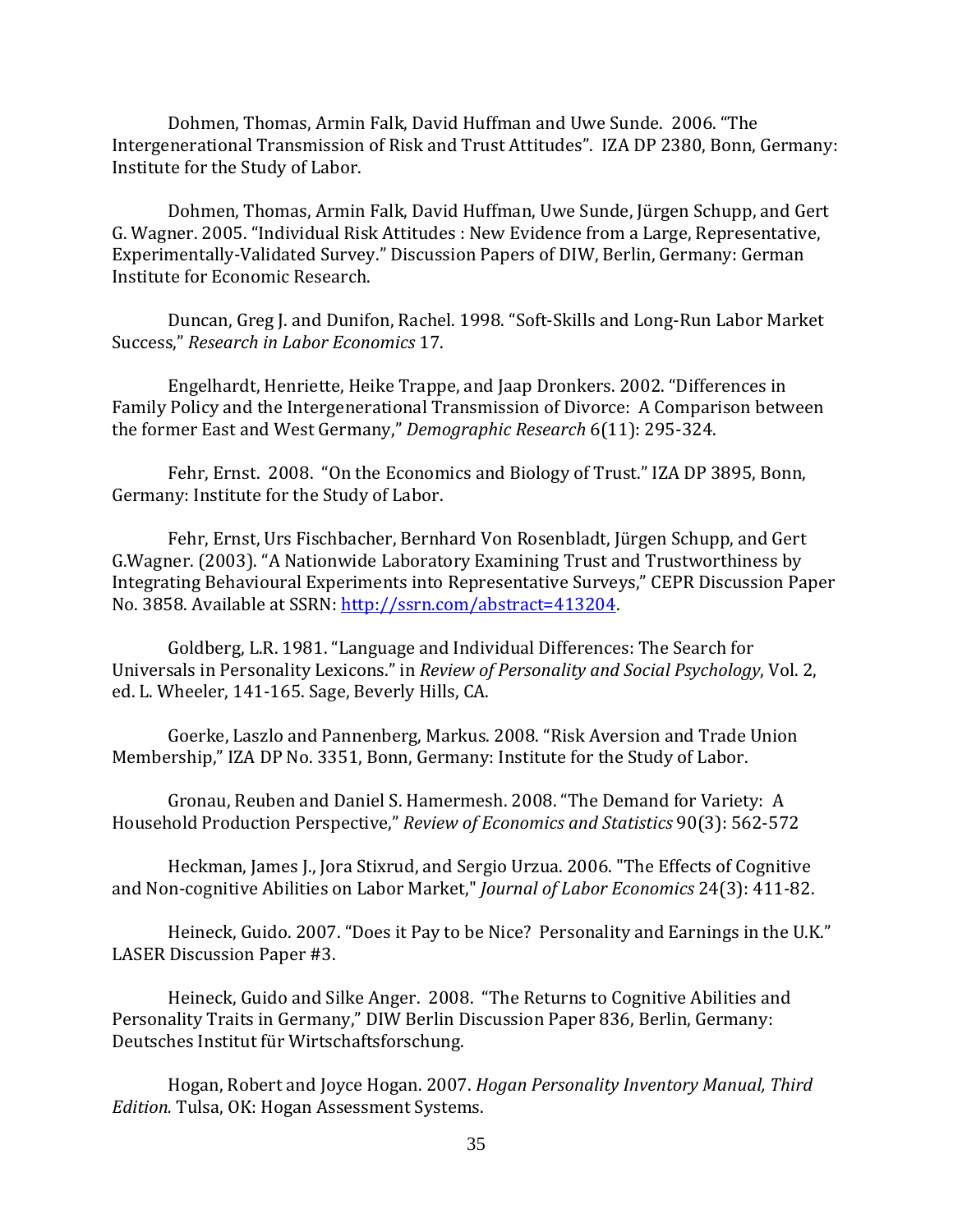John, Oliver P. and Sanjay Srivastava. 1999. "The Big Five Trait Taxonomy: History, Measurement and Theoretical." in *Handbook of Personality: Theory and Research,* eds. Lawrence A. Pervin and Oliver P. John, 102‐38. New York: The Guilford Press.

Jokela, Markus, Mika Kivimäki, Marko Elovainio, and Liisa Keltikangas‐Järvinen, 2009. "Personality and Having Children: A Two‐Way Relationship," *Journal of Personality and Social Psychology* 96(1): 128‐230.

Kelly, E. Lowell and James J. Conley. 1987. "Personality and Compatibility: A Prospective Analysis of Marital Stability and Marital Satisfaction" *Journal of Personality and Social Psychology* 52(1): 27‐40.

Kinnunen, Ulla, Outi Rytkonen, Nina Miettinen, and Lea Pulkkinen. 2000. "Personality and Marriage: Personality Characteristics as Predictors of Marital Quality and Stability," *Psykologia* 35(4): 332‐345.

Kuhn**,** Peter**;** Weinberger**,** Catherine. 2005. "Leadership Skills and Wages" *Journal of Labor Economics* 23(3): 395‐436.

Lam, David. 1988. "Marriage Markets and Assortative Mating with Household Public Goods: Theoretical Results and Empirical Implications," *Journal of Human Resources* 23(4): 462‐487.

Light, Audrey and Taehyun Ahn. 2009. "Divorce as Risky Behavior," forthcoming in *Demography*.

Lundberg, Shelly. 2005. "Men and Islands: Dealing with the Family in Empirical Labor Economics," *Labour Economics* 12(4): 591‐612.

Lundberg, Shelly. 2008. "Gender and Household Decisionmaking," in *Frontiers in Gender Economics*, ed. Francesca Bettio, New York: Routledge.

Lundberg, Shelly and Robert A. Pollak. 2003. "Efficiency in Marriage," *Review of Economics of the Household* 1(3): 153‐167.

Magnus, Keith, Ed Diener, Frank Fujita, and William Pavot. 1993. "Extraversion and Neuroticism as Predictors of Objective Life Events: A Longitudinal Analysis," *Journal of Personality and Social Psychology* 65(5): 1046‐1053.

McAdams, Dan P. and Jennifer L. Pals. 2006. "A New Big Five: Fundamental Principles for an Integrative Science of Personality," *American Psychologist* 61(3): 204‐217.

McCranie, E.W. and J. Kahan. 1986. "Personality and Multiple Divorces," *Journal of Nervous and Mental Disease* 174(3): 161‐164.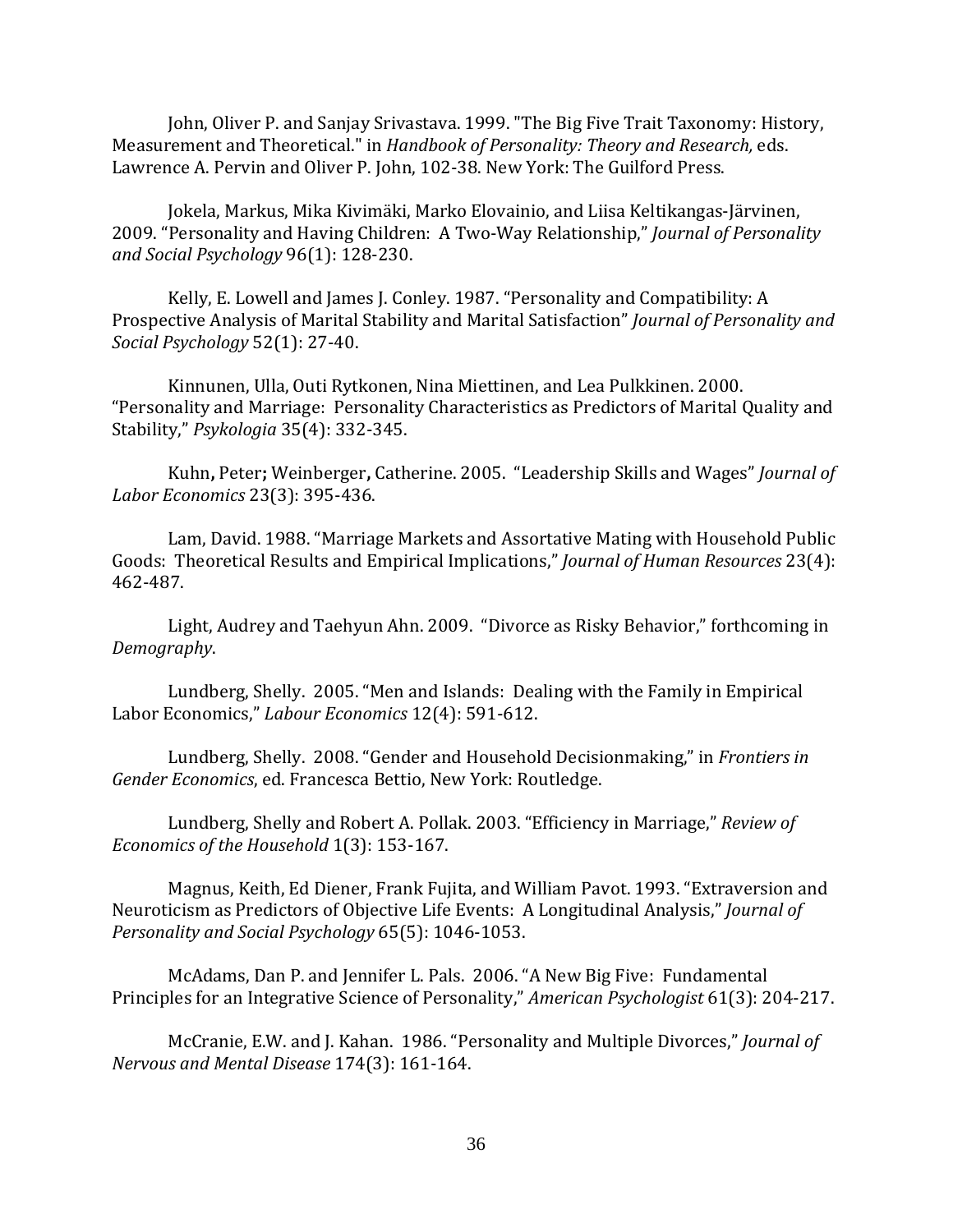McKinnish, Terra G. 2004. "Occupation, Sex‐Integration, and Divorce," *American Economic Review* 94(2):322‐25

Mincer, Jacob. 1974. *Schooling, Experience, and Earnings*. Human behavior and social institutions, 2. New York: National Bureau of Economic Research; distributed by Columbia University Press.

Mueller, Gerrit and Erik Plug. 2006. "Estimating the Effect of Personality on Male and Female Earnings," *Industrial and Labor Relations Review* 60(1):3‐22.

Nyhus, Ellen K. and Empar Pons. 2005. "The Effects of Personality on Earnings," *Journal of Economic Psychology* 26(3):363‐84.

Orlowski, Robert and Regina T. Riphahn. 2008. "The East German Wage Structure after Transition," IZA DP No. 3861, Bonn, Germany: Institute for the Study of Labor.

Ozer, Daniel J. and Veronica Benet‐Martinez. 2006. "Personality and the Prediction of Consequential Outcomes," *Annual Review of Psychology* 57: 401‐421.

Pannenberg, Markus. 2007. "Risk Aversion and Reservation Wages," IZA DP No. 2806, Bonn, Germany: Institute for the Study of Labor. Available at SSRN: http://ssrn.com/abstract=994898.

Peters, H Elizabeth. 1986. ["Marriage and Divorce: Informational Constraints and](http://ideas.repec.org/a/aea/aecrev/v76y1986i3p437-54.html)  [Private](http://ideas.repec.org/a/aea/aecrev/v76y1986i3p437-54.html) Contracting," *American Economic Review*, 76(3): 437‐54.

Plotnick, Robert. 1992. "The Effects of Attitudes on Teenage Premarital Pregnancy and its Resolution," *American Sociological Review*, 57 (6): 800‐811.

Rammstedt, Beatrice and Jürgen Schupp. 2008. "Only the Congruent Survive: Personality Similarities in Couples," *Personality and Individual Differences* 45: 533‐535.

Roberts, Brent W., Nathan R. Kuncel, Rebecca Shiner, Avshalom Caspi, and Lewis Goldberg. 2007. "The Power of Personality: The Comparative Validity of Personality Traits, Socioeconomic Status, and Cognitive Ability for Predicting Important Life Outcomes," *Perpectives on Psychological Science* 2(4): 313‐345.

Roberts, Brent W. and Wendy F. DelVecchio. 2000. "The Rank‐Order Consistency of Personality Traits from Childhood to Old Age: A Quantitative Review of Longitudinal Studies." *Psychological Bulletin* 126(1):3‐25.

Schmidt, Lucie. 2008. "Risk Preferences and the Timing of Marriage and Childbearing." *Demography* 45(2): 439‐460.

Spivey, Christy. 2007. "Desperation or Desire? The Role of Risk‐Aversion in Marriage." Available at SSRN: http://ssrn.com/abstract=1044581.